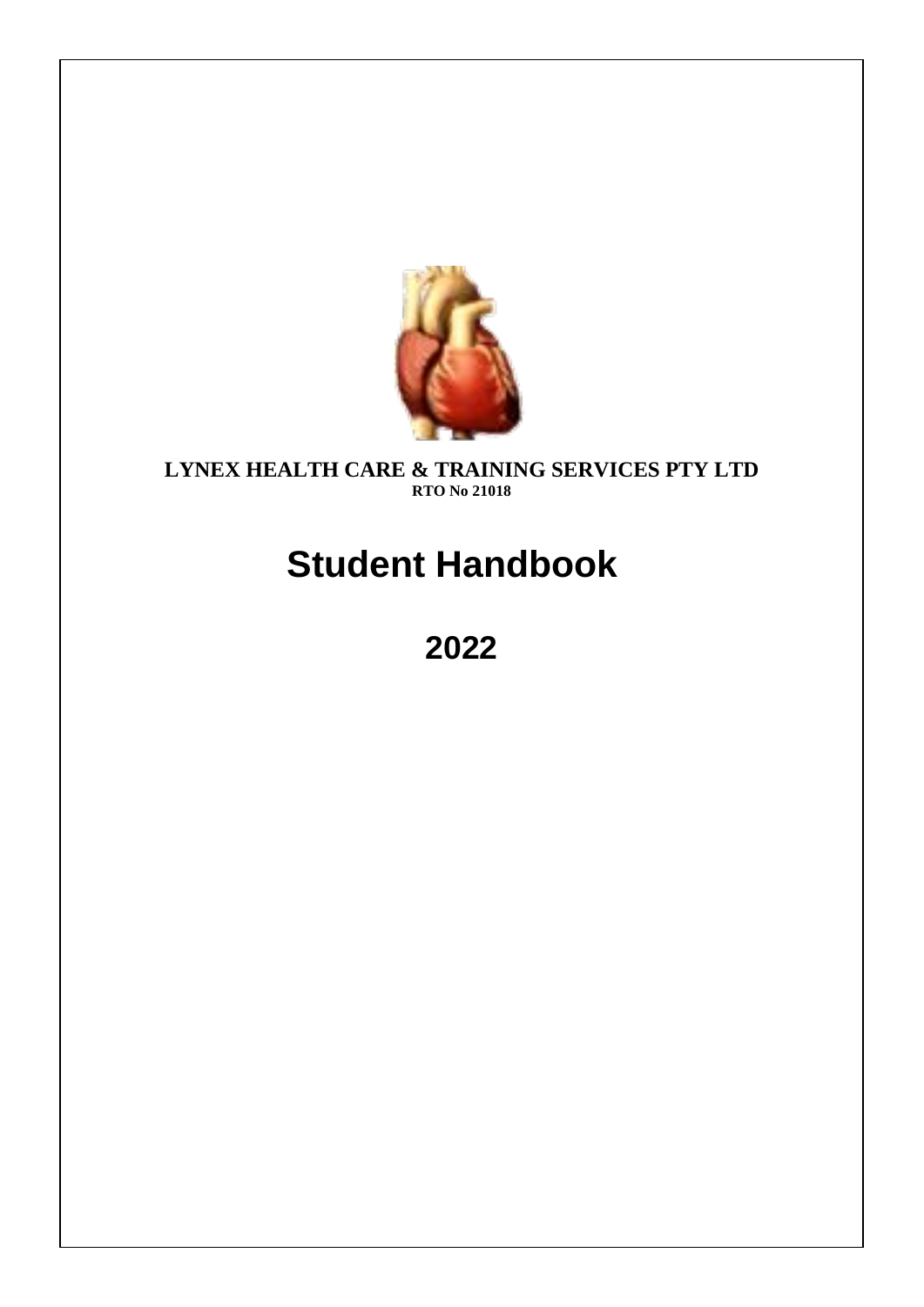## **Student Handbook**

| <b>Table of Contents</b>                                     | Page                |  |
|--------------------------------------------------------------|---------------------|--|
| <b>Welcome &amp; contacts</b>                                |                     |  |
| Introduction<br>Location, Transport & staff contacts         | 3<br>4              |  |
| <b>Pre enrolment</b>                                         |                     |  |
| <b>Credit Transfer</b>                                       | 5                   |  |
| <b>Enrolment process</b>                                     | 6                   |  |
| Language, Literacy and Numeracy                              | 6                   |  |
| <b>Access &amp; Equity</b>                                   | 6                   |  |
| <b>Training and Assessment</b>                               |                     |  |
| Training guarantee                                           | 7                   |  |
| Orientation                                                  | $\overline{7}$      |  |
| Training and assessment process                              | $\overline{7}$      |  |
| Course progress<br>Support services                          | $\overline{7}$<br>8 |  |
| Client feedback                                              | 8                   |  |
| Certificates                                                 | 8                   |  |
| <b>Code of conduct</b>                                       | 9                   |  |
| <b>General information</b>                                   |                     |  |
| Support service contacts                                     | $12 \overline{ }$   |  |
| Workplace Health and Safety                                  | 12                  |  |
| Legislation                                                  | 12                  |  |
| Client safety                                                | 13                  |  |
| Attendance<br>Equal opportunities                            | 13<br>14            |  |
| Privacy                                                      | 14                  |  |
| Access to records                                            | 14                  |  |
| Academic misconduct                                          | 14                  |  |
| Cheating & Plagiarism                                        | 15                  |  |
| Complaints and appeals                                       | 15                  |  |
| <b>Course information</b>                                    | 17                  |  |
| <b>Appendices</b>                                            |                     |  |
| Appendix 1: Complaints and Appeals Policy and Procedure      | 20                  |  |
| Appendix 2: Complaint and Appeals Form                       | 24                  |  |
| Appendix 3: Fee Schedule including course cancellation terms | 25                  |  |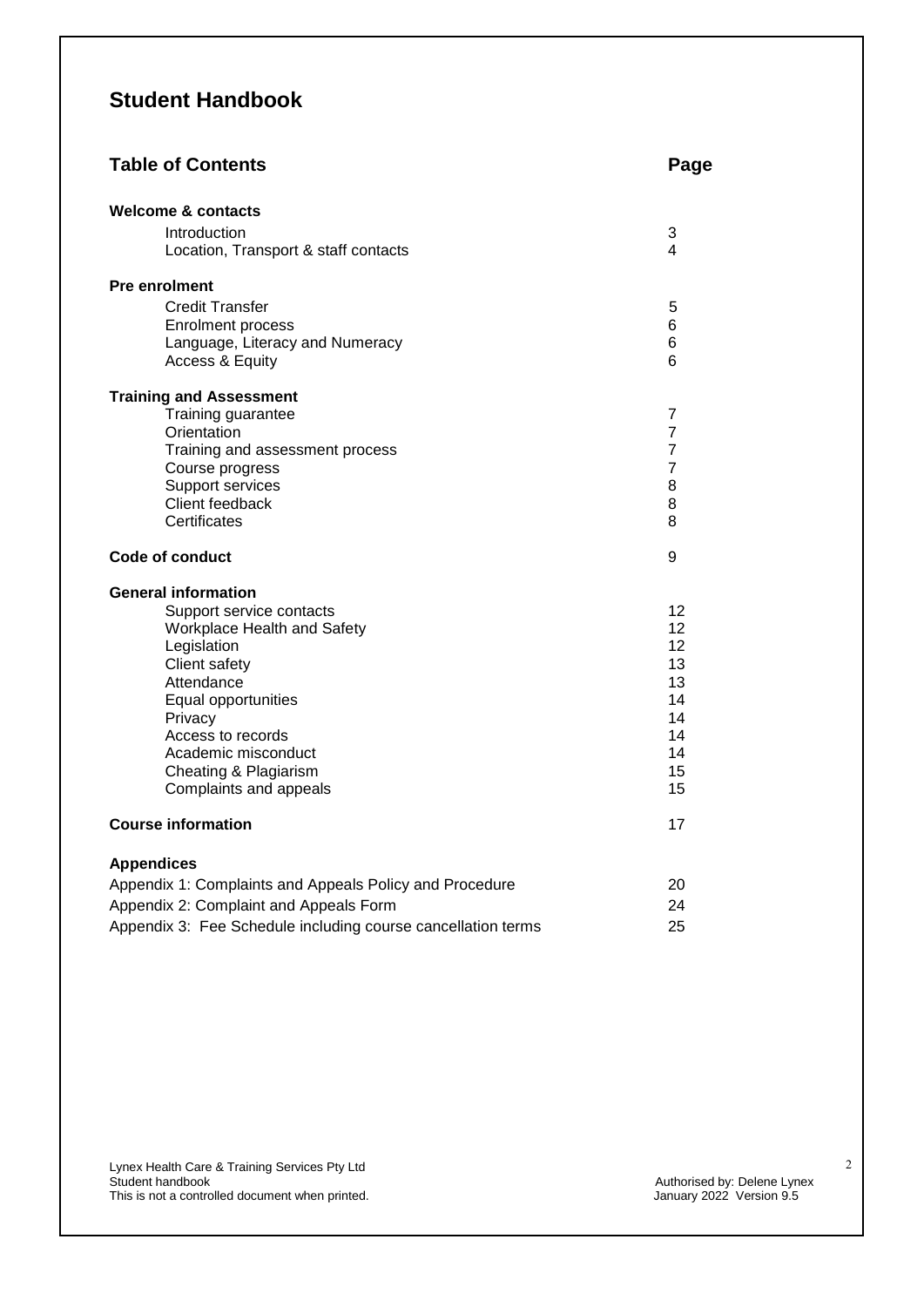#### **Introduction**

Welcome to Lynex Health Care & Training Services Pty Ltd Pty Ltd.

Lynex Health Care & Training Services Pty Ltd Pty Ltd is a privately owned Registered Training Organization (RTO) located at Narre Warren in the South Eastern suburbs of Melbourne.

The organisation first registered its business operations on 15th March 2001 and was first registered as an RTO on the 11th May 2001. The business was established to provide high quality First Aid training services to the health & education sectors, community organisations, sporting associations and large to small businesses.

The business is owned and operated by Delene Lynex - Company Director whom has extensive experience working as a registered nurse in the public health system, specialising in Accident and Emergency, Intensive Care, Burns Management, Theatre Nursing, Gerontology, Paediatric care, etc; and is Certificate IV qualified to deliver First Aid training curriculum's for organisations or individuals whom have a need to administer First Aid in various situations including child & health care, educational environments, workplace settings, sporting events, public safety etc.

The business is family owned and operated where business administration functions are provided by family members whom have attained relevant qualifications to participate in the business's activities.

Our training programs are tailored to meet specific industry requirements and are generally based on National guidelines.

Our principle purpose is to provide high quality training and consultancy services to satisfy our client's requirements. Our training courses are AQF nationally recognised and accredited to meet vocational and educational standards.

We draw on our established relationships with industry and other stakeholders to ensure our courses are appropriate to the demands of our clients and consistently meet their expectations.Quality is maintained in compliance with the Australian Qualifications Training Framework/ VRQA guidelines and through our continuous improvement system.

We acknowledge the importance of adult learning principles in the delivery of effective training. We believe that all clients should be encouraged to take responsibility for their own learning and to understand that as learners, they have an active role to play in their training/ learning and assessment process.

We want to make you feel as comfortable as possible whilst you undertake your training, so we keep our class sizes small to ensure optimum learning environments. We ensure that all our clients receive the in-depth learning and unlimited support they deserve.

The purpose of this Client Information Handbook is to introduce you to the services available to you at Lynex Health Care & Training Services Pty Ltd Pty Ltd.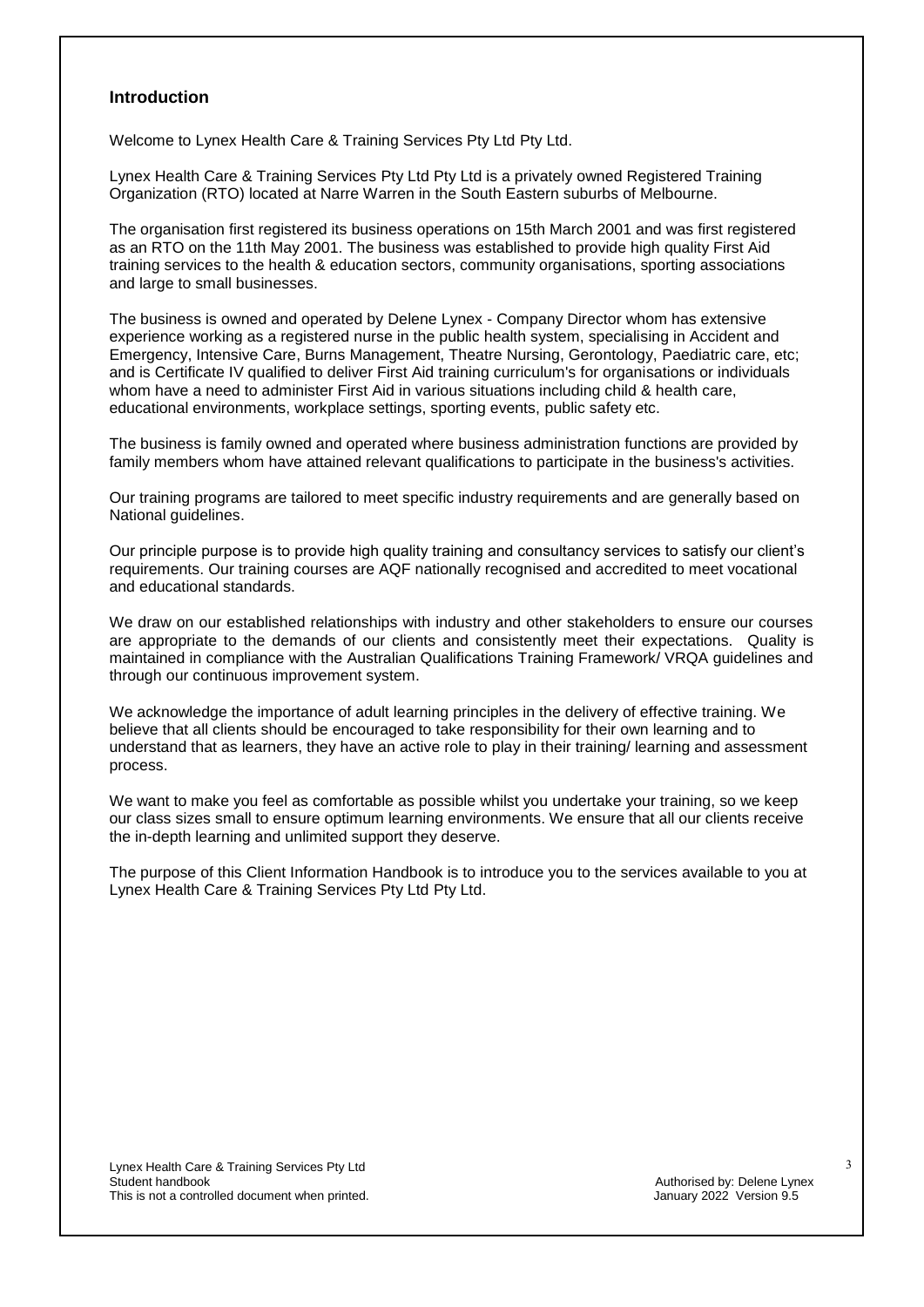#### **Location**

We are conveniently located at 75 Prospect Hill Road, Narre Warren Victoria, 3805 **(for administrative purposes).**

There are bus services that have scheduled stops at Columbia Road which is then a 5 minute walk to our premises.



#### **AND**

1 Malcolm Ct, Narre Warren VIC 3805 **(for training/delivery purposes)**

There are ample car parking spaces both venues

#### **Staff contacts**

| <b>Function</b>        | <b>Staff</b> | <b>Phone</b>   | Email                 |
|------------------------|--------------|----------------|-----------------------|
|                        |              |                |                       |
| Director               | Delene Lynex | (03) 9704 1633 | Lynex@optusnet.com.au |
| Administration         | Delene Lynex |                |                       |
|                        |              | (03) 9704 1633 | Lynex@optusnet.com.au |
| <b>Client services</b> | Delene Lynex | (03) 9704 1633 | Lynex@optusnet.com.au |
| Accounts               | Delene Lynex | (03) 9704 1633 | Lynex@optusnet.com.au |
| Trainer/ Assessor      | Delene Lynex | (03) 9704 1633 | Lynex@optusnet.com.au |
|                        |              |                |                       |

Staff can be contacted between 9.00am and 9.00pm Monday to Friday.

Any courses/units that are delivered after 5.00 pm will conclude no later than 9.45 pm and will only be arranged under special circumstances (in order to meet student and employer needs).

Training/assessment does not last more than 8 hours in any one day.

Lynex Health Care & Training Services Pty Ltd This is not a controlled document when printed.

Authorised by: Delene Lynex<br>January 2022 Version 9.5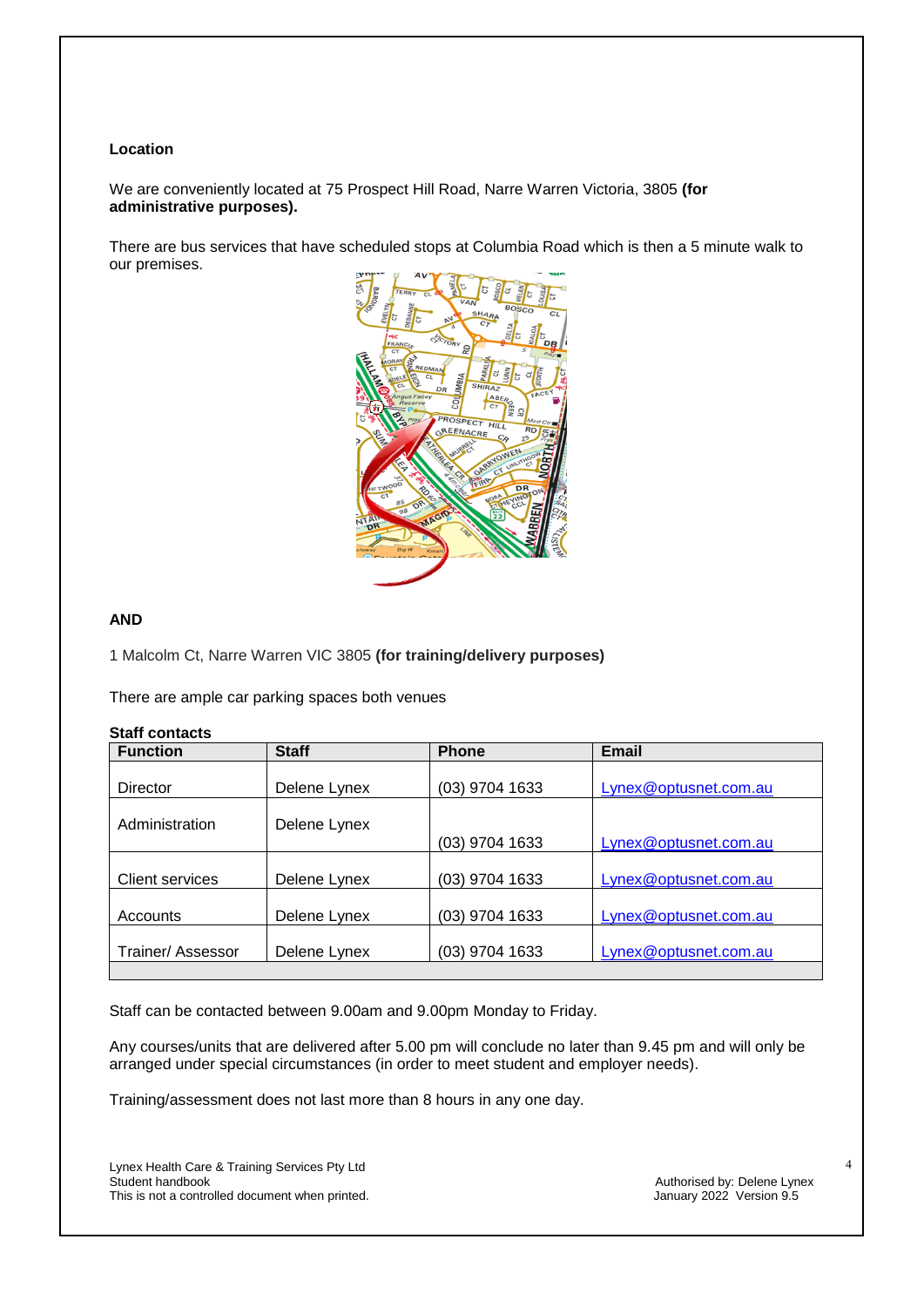## **Pre enrolment**

#### **Recognition of Prior Learning (RPL)**

To maintain the integrity of the unit(s), we do not offer RPL because the content continuously evolves and the industry expectation and state regulations require that students update the CPR component annually and the First Aid and Anaphylaxis units every three years. Students are therefore encouraged to do the course to ensure that they maintain industry currency. Please note: Children's Services recommend updating Anaphylaxis every 12 months.

#### **Credit Transfer (CT)**

Lynex Health Care & Training Services Pty Ltd recognises qualifications and statements of attainment issued by other Registered Training Organisations. Candidates who have successfully completed whole units of competency contained within one of our courses with another RTO can apply for credit transfer. CT will only be assessed when an applicant's previous qualification was gained in the past year. Please note that we do not provide credit for the HLTAID009 unit of competency because it is an industry requirement that it be completed annually.

Clients may apply for Credit Transfer by submitting a Credit Transfer application form along with original certificates/ statements of attainment to the Director. The CT application form is available on request from the Director.

Further information on the CT process can be accessed by contacting the Director.

#### **Enrolment Process**

To apply for a course please follow the steps outlined below:

- 1. Read this handbook in full
- 2. Contact the Director with any questions
- 3. Seek clarification on any area relating to your course and enrolment
- 4. Complete a language, literacy and numeracy exercise
- 5. Make note of your Unique Student Number (USI) ready to fill out on the Enrolment Form. If you do not have a Unique Student Number (USI) please obtain one from *www.usi[.gov.au](http://www.usi.gov.au/) Please note: By law, we are not allowed to issue a qualification to a student unless they have provided a USI number and this has been successfully verified*
- 6. Complete the Enrolment Form
- 7. Sign the Enrolment Form to declare that you understand all of the information provided and agree to the terms and conditions
- 8. Return the Enrolment Form to the Director, Lynex Health Care & Training Services Pty Ltd, 75 Prospect Hill Road, Narre Warren, 3805 or by e-mail [Lynex@optusnet.com.au](mailto:Lynex@optusnet.com.au)
- 9. The RTO will assess your application and notify you of the outcome
- 10. If successful you will receive confirmation of the course start time and date
- 11. Course fees must be paid upon completion of the course

*Please note: Statements of Attainment are only issued upon receipt of monies owed*

#### **Language Literacy and Numeracy**

To ensure that we are placing clients in the appropriate course and to cater for their individual learning needs we assess Language, Literacy and Numeracy (LLN) skills on application in accordance with the regulatory guidelines.

At Lynex Health Care & Training Services Pty Ltd we are aware that this can be a delicate matter. Our delivery and assessment methods can be adjusted to accommodate clients with LLN needs

Lynex Health Care & Training Services Pty Ltd This is not a controlled document when printed.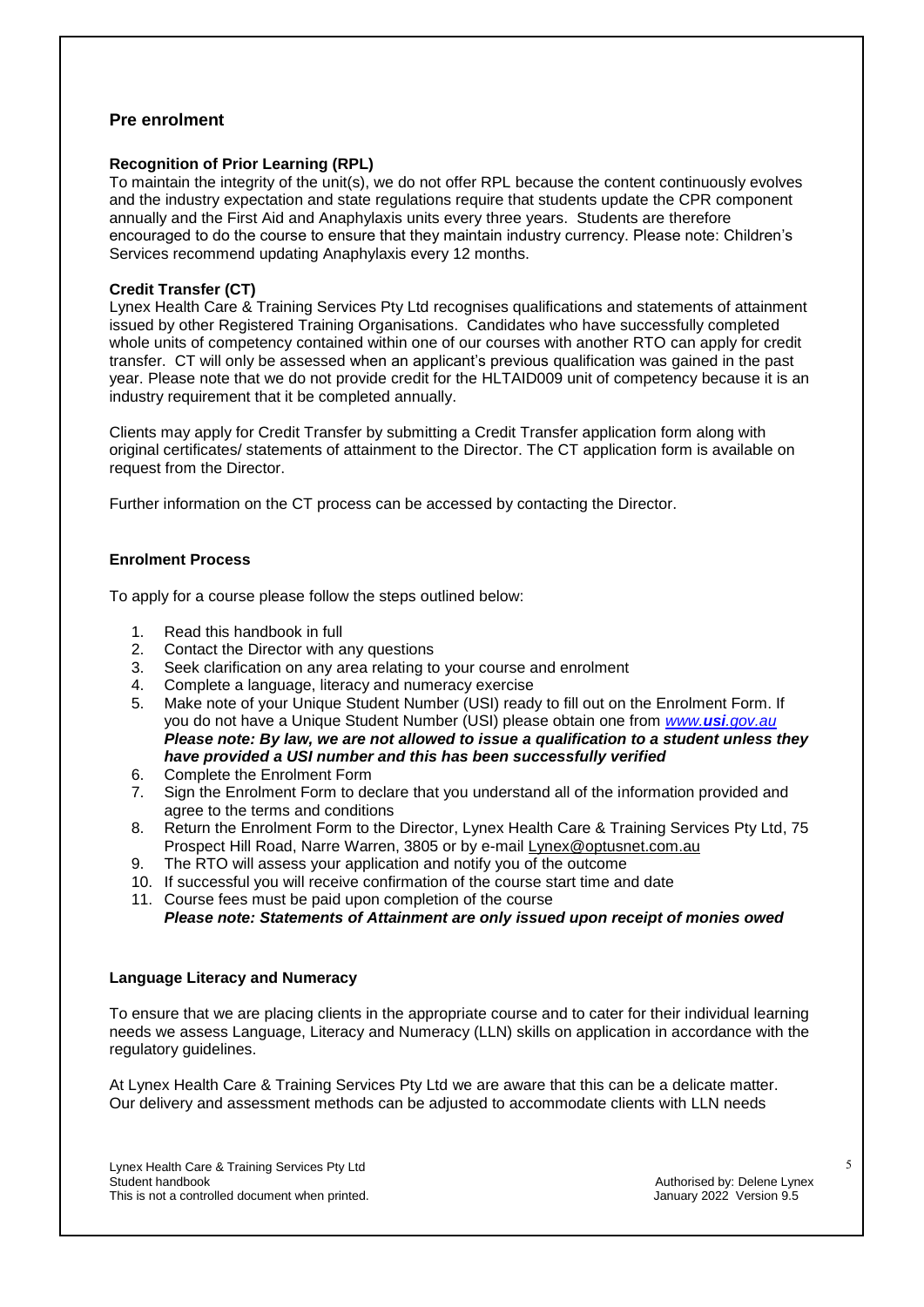where feasible. Where this is not feasible we can offer a referral service. Please note that this can incur an additional fee, dependant on the provider selected.

All delivery, assessment and instruction are carried out in English unless otherwise stated. There may be the opportunity available for you for "reasonable adjustment" concerning the assessment process, depending on the level of support required.

Some examples of the type of support that we can offer include:

- Literacy **Examples** and models of completed tasks.
- Language **EX** Presenting information in small chunks and speaking clearly, concisely and not too quickly.
- **Numeracy**  $\textcircled{}$  Providing clients with calculators.

#### **Access & equity**

Lynex Health Care & Training Services Pty Ltd staff treats all clients fairly, equally and without discrimination. All staff activities and practice is guided by our Code of Conduct. We provide access and equity to candidates with special learning needs.

As special needs extend to more than identify physical or learning difficulties, our trainers also consider the best approach when dealing with candidates with needs such as low literacy, lack of confidence or non-English speaking background.

Lynex Health Care & Training Services Pty Ltd trainers take special needs into consideration from the planning stage onwards and adapt delivery and assessment methods as appropriate.

### **Training & Assessment**

#### **Training Guarantee**

Lynex Health Care & Training Services Pty Ltd will take all reasonable steps to ensure we provide a course to a client/s once it has been confirmed. In the unlikely event of the RTO being unable to fulfil its commitment to provide a course at the agreed date it will re-schedule the course. We take a collaborative approach with clients and provide support to facilitate the successful completion of their course within agreed timeframes.

Lynex Health Care & Training Services Pty Ltd implements an effective policy and procedure to ensure that it delivers current AQF training package and accredited courses. This policy and procedure ensures new training package and accredited courses will be implemented within 12 months of their introduction and that clients' are fully informed of the process and subsequent arrangements.

#### **Client orientation**

Orientation is conducted before the commencement of your training. Its purpose is to review and confirm the training and assessment processes and responsibilities of the client and Lynex Health Care & Training Services Pty Ltd during the course. It is also an opportunity for clients to ask any last minute questions.

#### **Training**

Training is based on competency standards that outline the skills and knowledge to be applied in the workplace. Training is about assessing existing competence, developing the required competence and preparing people for assessment against specified competency standards.

All our nationally accredited courses are designed in compliance with the guidelines of the relevant AQF training package. The course content and delivery methodologies accurately reflect the specifications outlined in the relevant AQF training package unit of competency.

Lynex Health Care & Training Services Pty Ltd This is not a controlled document when printed.

Authorised by: Delene Lynex<br>January 2022 Version 9.5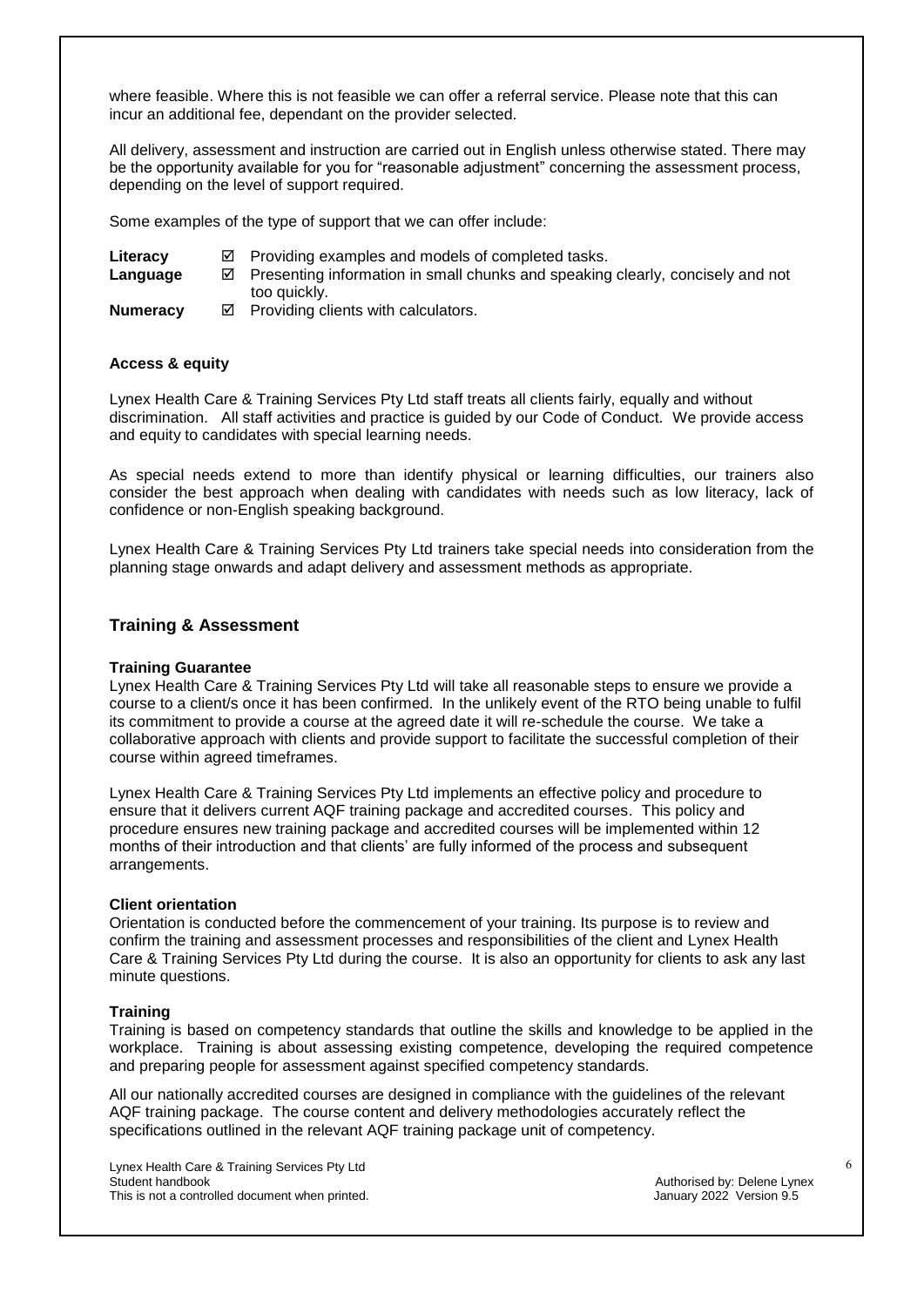Delivery and learning methodologies are tailored for each particular course to develop candidates' knowledge and skills so they are able to confidently perform associated tasks in the workplace on completion of their course.

Delivery and learning methodologies may include presentations, individual and group work activities, case studies, individual coaching and practical demonstrations. Delivery will take place at our campus or in the client's work place and will involve a mixture of classroom and simulated work based environments to develop competency.

#### **Assessment**

Client's performance will be assessed in accordance with the guidelines outlined in the relevant AQF training package unit of competence. This may be in the form of answering questions in writing, verbally or through practical demonstrations of knowledge and skills developed.

Each unit of competency will normally involve one or two assessments and after each assessment the clients submission will be marked C – Competent or NYC – Not Yet Competent.

Clients will be given one attempt to demonstrate competency at each assessment. If a client is assessed as NYC for an assessment they are provided with one opportunity of re-assessment. If the re-assessment result is NYC then they must re-enrol and undertake the assessment and/ or training again. This will incur a fee. Students will be regarded as competent when competency is proven by assessment/s.

#### **Course progress**

Lynex Health Care & Training Services Pty Ltd will monitor clients course progress and provide assistance if the client is experiencing difficulties and not progressing through their course as per the course schedule. The Director will arrange a time to meet with clients who are not progressing satisfactorily and ascertain the reasons for this.

Access to appropriate support services will then be provided to assist the client in successfully completing their course within the scheduled duration. Lynex Health Care & Training Services Pty Ltd may refer clients to external sources if they are unable to sufficiently provide support for clients learning needs. Lynex Health Care & Training Services Pty Ltd may refer clients to external organisations if they are experiencing personal/ welfare issues that are affecting their course progress.

Lynex Health Care & Training Services Pty Ltd will take all reasonable and feasible steps to assist clients so they can successfully complete their course within the course schedule

#### **Academic Support**

Client's who are experiencing difficulties with any aspect of their course are encouraged to contact their trainer or any other member of staff. Our trainers are able to provide academic support to facilitate the successful completion of your course. In certain circumstances they may refer you to external agencies for support.

#### **Welfare Support**

We understand that our clients sometimes require extra support to help them cope with their training course. Sometimes there can be personal issues that impact their successful course completion. Our relationships with professional welfare services ensure that our clients are provided with access to services if required.

#### **Client feedback**

To ensure we continually improve our training services and facilities Lynex Health Care & Training Services Pty Ltd encourages clients to give us feedback in an informal and formal way. Please approach any member of staff with informal feedback and we would appreciate if you could please take a few minutes at the end of your course to complete the training evaluation form.

Lynex Health Care & Training Services Pty Ltd This is not a controlled document when printed.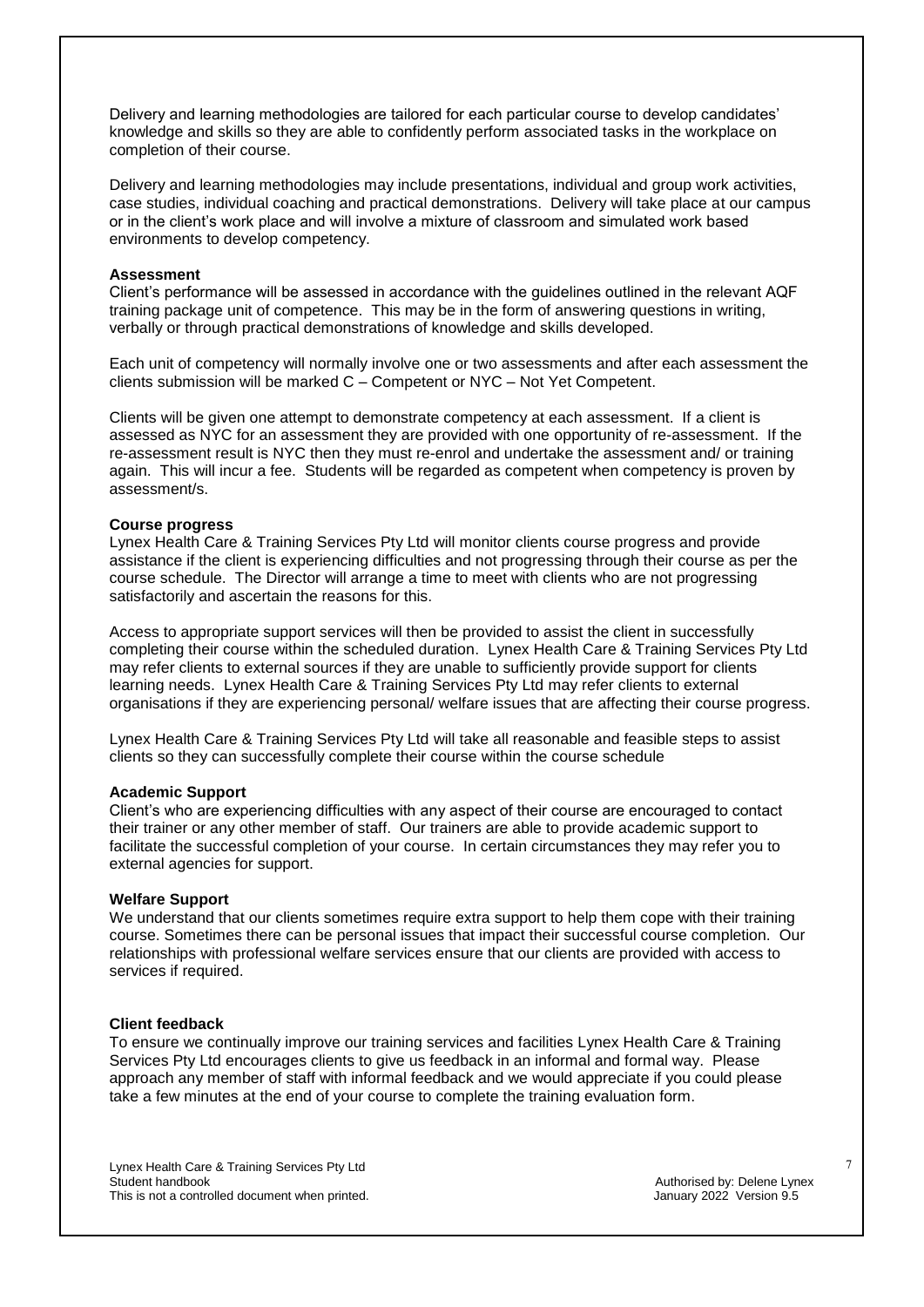If you wish to complain about any aspect of your training and assessment with us please approach a member of staff with informal complaints or formally by accessing the Complaints and Appeals process. Further information on the Complaints and Appeals policy and procedure is contained within this handbook.

#### **Certificates/ statements of attainment**

Clients who successfully complete a full qualification will be awarded a certificate or a statement of attainment. Clients who successfully complete a unit/s of competency will be awarded a statement of attainment.

#### **Course information**

Course information can be found on pages 16-19. This includes information on content, length, mode of study, entry requirements, fees and pathway information.

#### **Code of Conduct**

Lynex Health Care & Training Services Pty Ltd practices are directed by our code of conduct. The code of conduct is a guide to ensure we consistently provide the highest possible quality services to all our stakeholders and ensure we act in manner that respects their rights.

#### **Access & Equity**

Lynex Health Care & Training Services Pty Ltd ensures that:

- $\ge$  all clients and staff are treated in a fair and equitable manner regardless of age, race, religion, gender, sexuality, disability or origin
- $\triangleright$  we employ a systematic, fair and equitable approach to enrolling clients
- $\triangleright$  all staff will perform their duties in a fair, equitable and respectful manner
- $\triangleright$  all training and assessment staff employ language that facilitates learning and achievement and does not exclude sections of clientele
- $\triangleright$  all staff are aware of their responsibilities with respect to equity and access
- $\triangleright$  staff activities are evaluated for continuous improvement purposes
- $\triangleright$  staff are culturally aware and sensitive to differing norms, beliefs and values
- $\triangleright$  systems are employed to receive feedback on the operation of the RTO including enrolment, training and assessments
- $\triangleright$  staff and clients are required to comply with access and equity requirements at all times.

#### **Management**

Lynex Health Care & Training Services Pty Ltd ensures that:

- $\triangleright$  the provision of high quality training and assessment is its principal purpose
- $\triangleright$  all decisions will be informed by appropriate stakeholders to ensure that high quality training & assessment is consistently provided
- $\triangleright$  appropriate governance arrangements are adopted to guide the implementation of the strategic and business plans
- $\geq$  suitably qualified staff contribute to informed decision making in management, academic and support services
- $\ge$  all staff are aware of their responsibilities to the RTO, stakeholders and students
- $\triangleright$  it employs a fair and equitable systematic approach to recruitment, induction and professional development of its staff
- $\triangleright$  a safe learning environment is provided both on and off site to facilitate client learning
- $\geq$  it maintains appropriate insurances
- $\triangleright$  it will inform the regulator of any significant changes to the control, senior management and scope of the RTO.
- $\triangleright$  it provides the regulator with the required data in soft and hard copy when requested. (free of charge).
- $\triangleright$  it will fully cooperate with all regulatory bodies during audits
- $\triangleright$  courses delivered are current and in accordance with training package requirements
- it will implement new training packages/ accredited courses within 12 months of their introduction

Lynex Health Care & Training Services Pty Ltd This is not a controlled document when printed.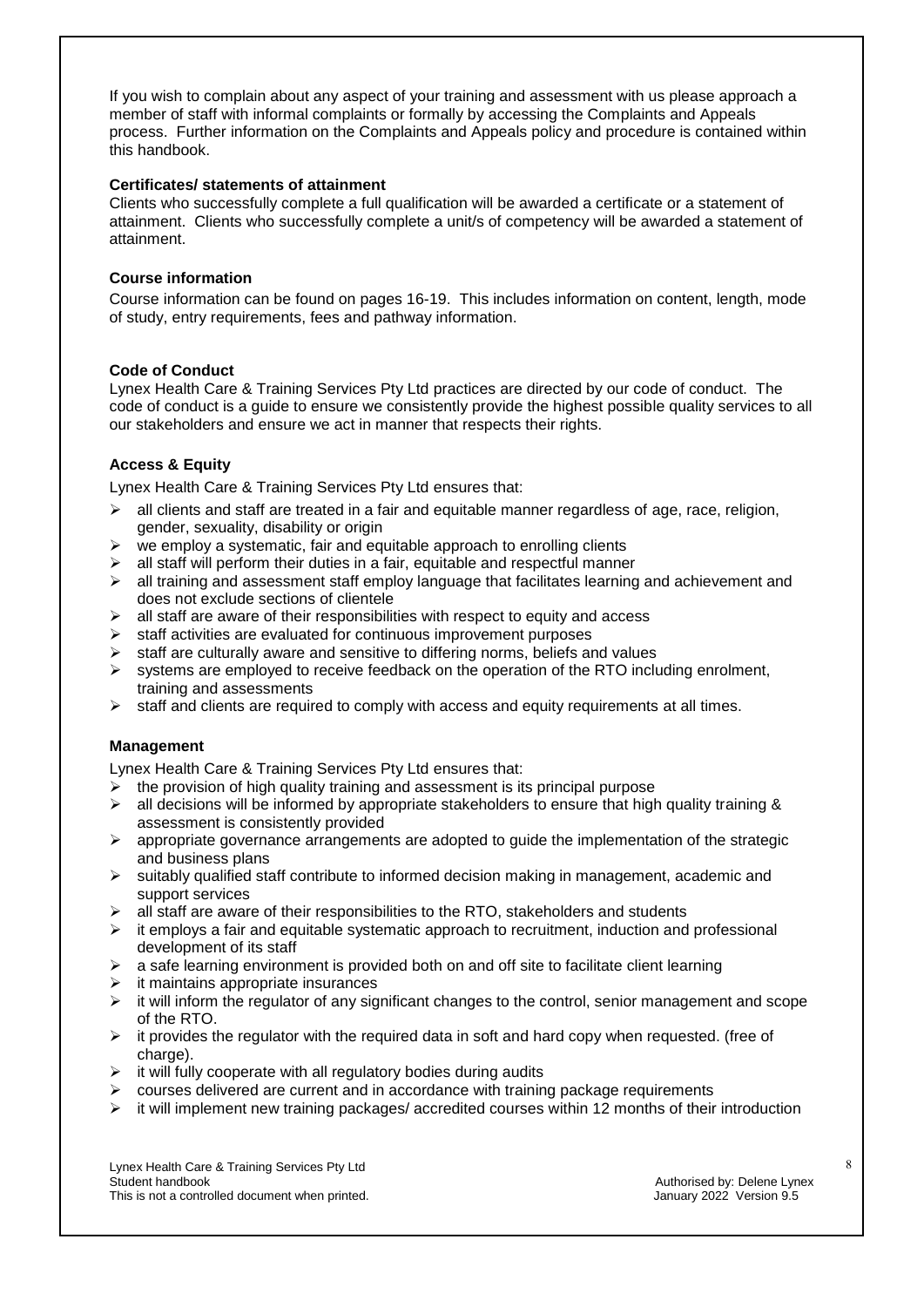it will communicate all appropriate information relating to academic and support services to clients in a timely manner

#### **Administration management**

Lynex Health Care & Training Services Pty Ltd ensures that:

- $\triangleright$  academic records are stored for a period of 30 years
- $\triangleright$  personal records will be treated as confidential and stored on and off site
- $\triangleright$  it maintains appropriate systems to record and store client details relating to attainment, attendance AVETTMISS details and related correspondence
- $\triangleright$  it adopts an AVETMISS compliant client management system
- $\geq$  staff and clients are to be able to access their own records at no cost.
- $\triangleright$  statements of attainment and certificates will be awarded to clients who successfully complete our courses
- $\triangleright$  statements of attainment and certificates are provided in a timely manner
- $\triangleright$  statements of attainment and certificates contain the required information

#### **Training & assessment**

Lynex Health Care & Training Services Pty Ltd ensures that:

- all learning and assessment materials are their own or permission obtained from publishers for use
- $\triangleright$  courses are delivered in accordance with AQF training package requirements or those prescribed for non accredited courses.
- $\triangleright$  learning and assessment strategies are employed for each course in accordance with regulatory requirements
- $\triangleright$  suitable learning and support resources are employed to quide staff and clients
- $\triangleright$  the opportunity for credit transfer is provided to clients
- $\triangleright$  all accredited courses provided are in accordance with its scope of registration
- $\triangleright$  appropriate academic and personal support services are provided to clients
- $\triangleright$  language, literacy and numeracy needs are assessed and accommodated where appropriate
- $\triangleright$  course delivery is no longer than 8 hours per day
- $\triangleright$  training occurs between 8.00am and 10.00pm
- $\triangleright$  all course learning and assessment material is systematically validated internally and externally
- $\triangleright$  all learning and assessment strategies are systematically validated internally and externally
- $\triangleright$  course and RTO information is provided to clients pre enrolment and at orientation
- $\triangleright$  appropriate learning and assessment facilities are provided to facilitate achievement
- $\triangleright$  learning and assessment facilities comply with appropriate legislation

#### **Staff**

Lynex Health Care & Training Services Pty Ltd ensures that training and assessment staff:

- $\triangleright$  posses relevant current vocational experience for the course/s they deliver
- $\triangleright$  hold appropriate vocational qualifications
- posses a Certificate IV in Workplace Training and Assessment or equivalent
- $\triangleright$  will engage in professional development activities relevant to their teaching
- $\triangleright$  will employ RTO policies and procedures when training and assessing
- $\triangleright$  will treat all clients in a fair and equitable manner
- $\triangleright$  will treat clients in a non discriminatory manner

#### **Marketing & enrolment**

Lynex Health Care & Training Services Pty Ltd ensures that it will:

- $\geq$  provide appropriate pre enrolment information to clients to enable them to make an informed choice of course
- $\triangleright$  not provide false or misleading information about the RTO or its courses
- $\triangleright$  perform marketing activities with integrity and accuracy
- $\triangleright$  identify all AQF accredited and non accredited courses in all its materials
- $\triangleright$  identify the RTO name and number on all its materials
- $\triangleright$  only place clients in courses appropriate to their needs
- $\triangleright$  systematically review its marketing materials to ensure currency and accuracy

Lynex Health Care & Training Services Pty Ltd This is not a controlled document when printed.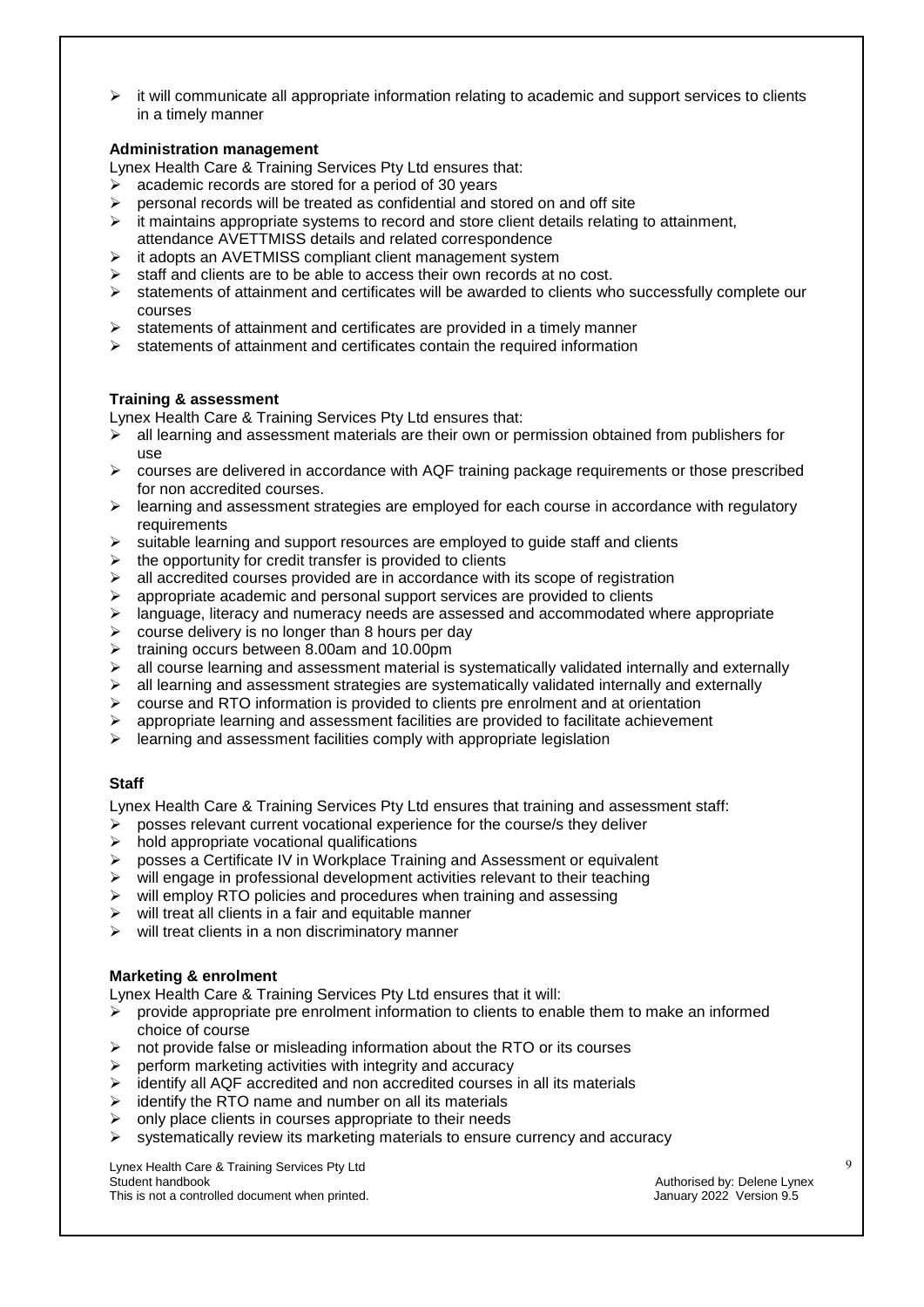$\triangleright$  employ a systematic, fair and equitable approach to enrolling clients

#### **Client support services**

Lynex Health Care & Training Services Pty Ltd ensures that all clients will be supplied information pre enrolment on the following:

- $\triangleright$  course information
- $\triangleright$  enrolment process/ requirements
- $\triangleright$  course fees
- $\triangleright$  assessment arrangements
- $\triangleright$  credit transfer
- $\triangleright$  qualifications issued
- $\triangleright$  academic support
- $\triangleright$  personal support
- $\triangleright$  literacy and numeracy requirements
- $\triangleright$  staff contacts
- $\triangleright$  facilities and equipment
- $\triangleright$  course withdrawal/ cancellation fees and terms
- $\triangleright$  complaints and appeals policy and procedure

In addition clients will be provided access to appropriate academic and personal support services during their course

### **Client code of Conduct**

#### **All clients have the:**

- $\triangleright$  right to be treated in a fair, equitable and respectful manner regardless of age, race, gender, religion, sexuality, disability or origin
- $\triangleright$  right to learn in an environment free from intimidation and interference from others
- $\triangleright$  right to access all services and facilities as identified in pre enrolment information
- $\triangleright$  right to suitably qualified and experienced trainers
- $\triangleright$  right to seek academic advice and support from their trainers
- $\triangleright$  right to learn in a safe and clean environment that facilitates achievement
- $\triangleright$  right to access the Complaints and Appeals policy to resolve disputes/ complaints

#### **All clients are expected to:**

- approach learning and assessment activities in an ethical manner
- $\triangleright$  not engage in cheating or plagiarism
- $\triangleright$  submit work when required.
- $\triangleright$  meet the terms of enrolment
- $\triangleright$  attend all classes
- $\triangleright$  participate in course learning and assessment activities
- follow all RTO instructions during learning and assessment activities
- $\triangleright$  treat other clients and staff in a fair, equitable and respectful manner regardless of age, race, gender, religion, sexuality, disability or origin
- $\triangleright$  provide the RTO with their Unique Student Identifier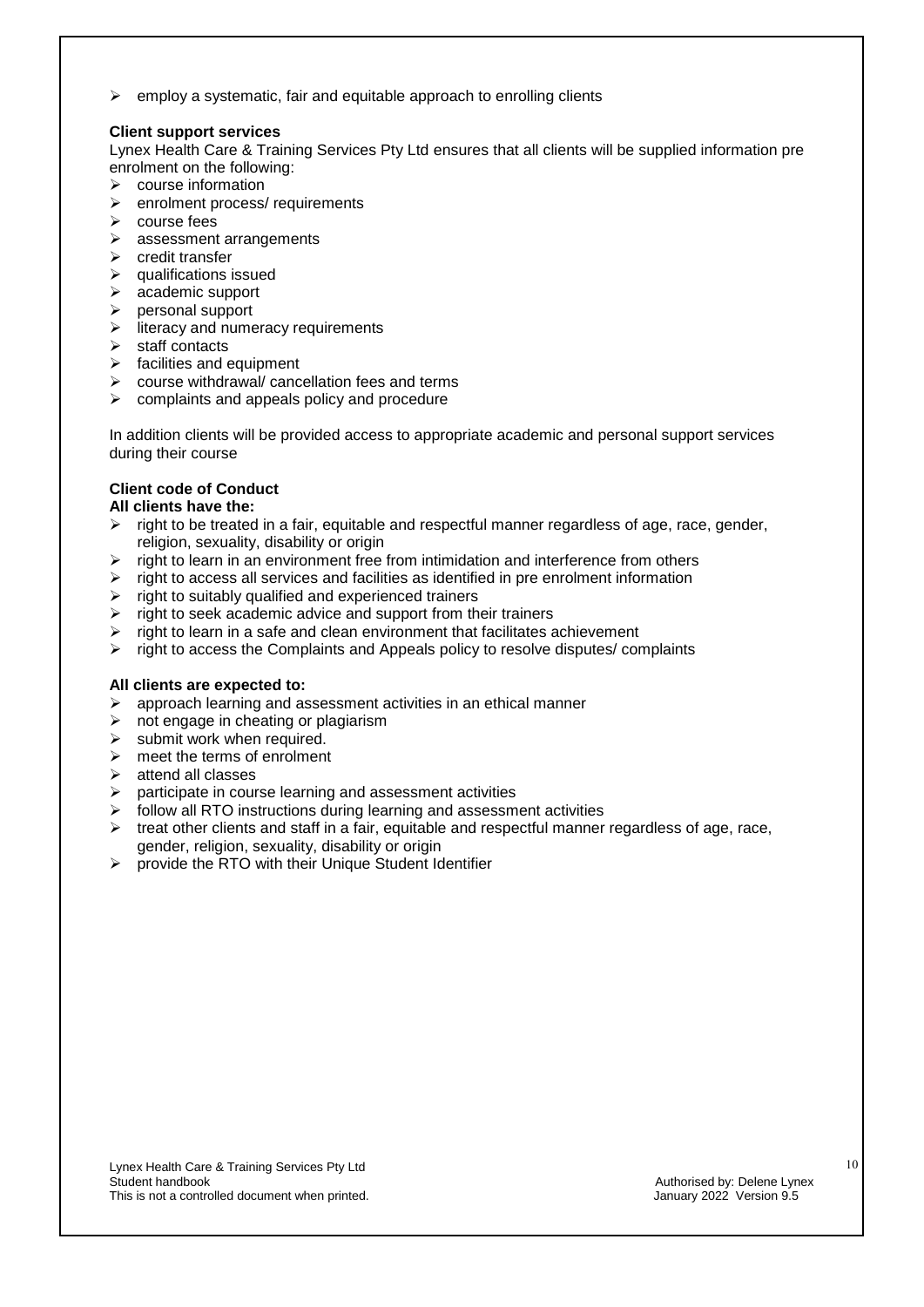## **General Information**

#### **Support service contacts**

| 00000113011100 001110013                |                                                                                  |
|-----------------------------------------|----------------------------------------------------------------------------------|
| Fire, ambulance and<br>police emergency | Phone 000 to report any emergencies                                              |
| Translating and                         |                                                                                  |
| <b>Interpreting Service</b>             | Phone 131 450                                                                    |
| Life Line 24 hour                       |                                                                                  |
| <b>Counselling Services</b>             | Phone 131 114                                                                    |
| Doctor                                  | Narre Warren Clinic                                                              |
|                                         | 103 Prospect Hill Road, Narre Warren                                             |
|                                         | (03) 9705 4400                                                                   |
| Dentist                                 | Narre Warren Clinic                                                              |
|                                         | 103 Prospect Hill Road, Narre Warren                                             |
|                                         | (03) 9705 4400                                                                   |
| Counsellors                             | Life Resolutions, Suite 614, 530 Little Collins Street, Melbourne (03) 9380 4444 |
| Legal assistance                        | <b>Law RTO of Victoria</b>                                                       |
|                                         | 470 Bourke St, Melbourne, VIC 3000, Hotline: 1300 668 256                        |
|                                         | <b>Victorian Legal Aid</b>                                                       |
|                                         | Phone 9269 0120                                                                  |
| Academic support                        | Phone (03) 9704 1633                                                             |
| Access to records                       | Phone (03) 9704 1633                                                             |
| Director                                | Phone (03) 9704 1633                                                             |
| Training staff                          | Phone (03) 9704 1633                                                             |

#### **Workplace Health and Safety**

Lynex Health Care & Training Services Pty Ltd conducts regular Health & Safety reviews covering all RTO operations to ensure our facilities, equipment, materials and practices comply with all WHS legislation. Our staff will deliver training and assessment activities in a manner that removes or controls any hazard/ risk.

Clients must also act in manner that safeguards there own health and safety and that of their fellow classmates. When RTO staff is providing WHS information it is important that this is understood and instructions followed. If a client spots a potential hazard please report this to a member of staff and they will take the appropriate action.

Further information on WHS can be found at the following websites:

<http://www.worksafe.vic.gov.au/>

<http://www.safeworkaustralia.gov.au/Pages/default.aspx>

#### **Legislation**

Lynex Health Care & Training Services Pty Ltd is committed to complying with Commonwealth and State legislation and regulatory requirements relevant to its operation as a Registered Training Organisation. Lynex Health Care & Training Services Pty Ltd has developed policies and procedures to ensure that compliance is maintained in relation to relevant legislation and regulations. Lynex Health Care & Training Services Pty Ltd is required, under the terms of its registration as an RTO, to ensure that information is provided to all clients regarding legislation that significantly affects their participation in VET training and assessments. The following list is intended to inform clients of the types of legislation that may affect their courses as well as the method of review undertaken by this RTO.

Lynex Health Care & Training Services Pty Ltd This is not a controlled document when printed.

Authorised by: Delene Lynex<br>January 2022 Version 9.5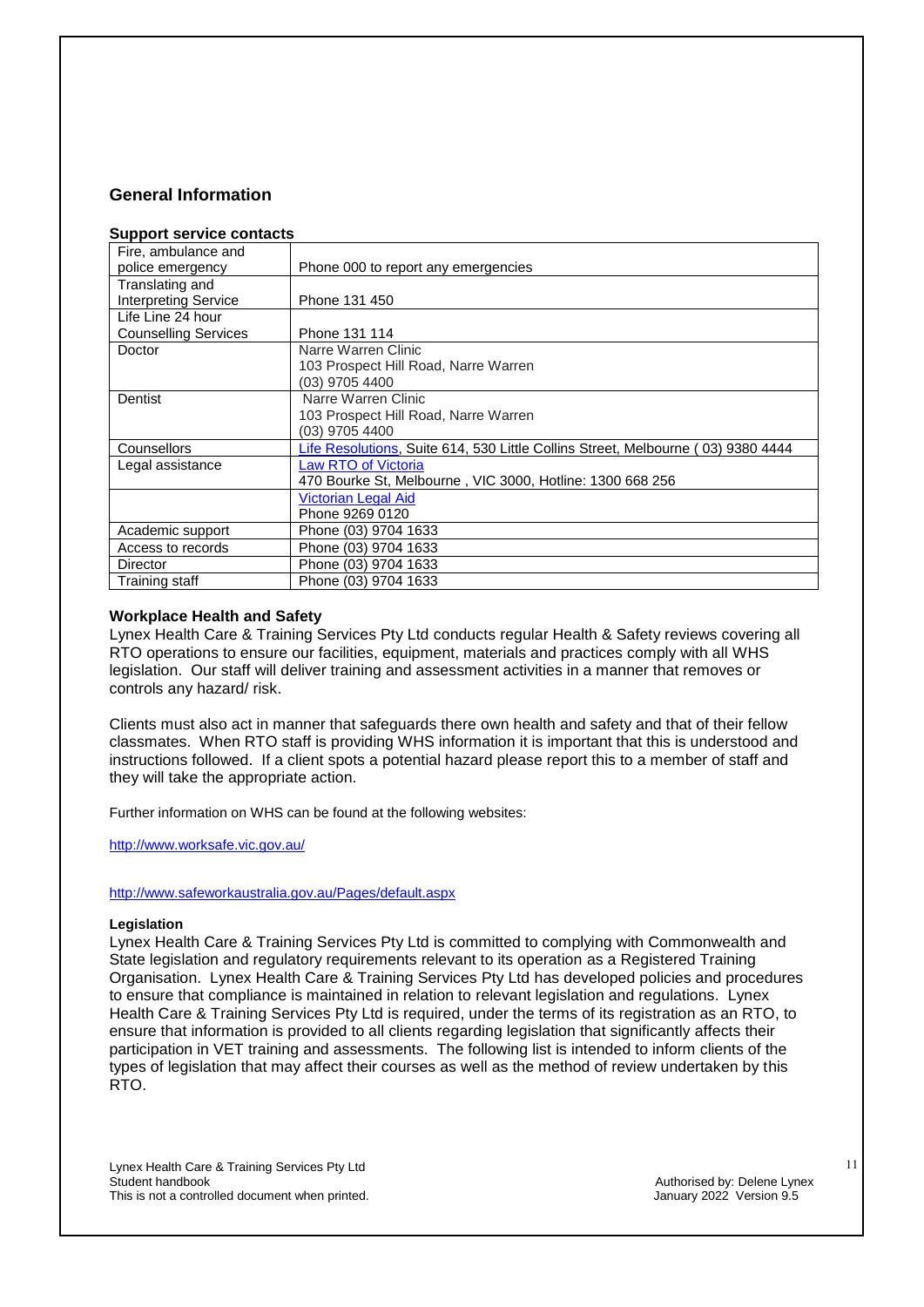| Legislation                                                                                                                                                                                                     | <b>Method of review</b>                                                                                                                                                          |
|-----------------------------------------------------------------------------------------------------------------------------------------------------------------------------------------------------------------|----------------------------------------------------------------------------------------------------------------------------------------------------------------------------------|
| <b>VRQA</b> guidelines<br>which relates to RTO operations in terms of<br>compliance and overall operations                                                                                                      | www.vrga.vic.gov.au                                                                                                                                                              |
| <b>Training packages</b><br>which relates to RTO operations in terms of<br>compliance and overall operations as well as the<br>structure, teaching and assessing of courses and<br>units on the RTO scope       | www.training.gov.au<br>www.training.com.au<br>https://www.cshisc.com.au/index.php<br>http://www.resus.org.au/                                                                    |
| <b>Vet Industry &amp; AQTF</b><br>which relates to RTO operations in terms of<br>compliance and overall operations as well as the<br>structure, teaching and assessing of courses and<br>units on the RTO scope | http://www.austlii.edu.au/<br>http://www.training.com.au/Pages/menuitem91cdbaeb7a2bc<br>0e2cd9ae78617a62dbc.aspx                                                                 |
| Education & training reform act 2006 (and<br>regulations 2007)<br>which relates to RTO operations in terms of<br>compliance and overall operations                                                              | <b>Education and Training Reform Act 2006</b><br>http://www.austlii.edu.au/au/legis/vic/consol_reg/eatrr20073<br>82/                                                             |
| <b>Occupational health &amp; safety</b><br>which relates to the overall safety of all staff in the<br>workplace                                                                                                 | http://www.worksafe.vic.gov.au/<br>http://australia.gov.au/topics/health-and-safety/occupational-<br>health-and-safety<br>http://www.safeworkaustralia.gov.au/Pages/default.aspx |
| Equal opportunities and anti<br>discrimination<br>which relates to the protection of all people<br>involved with the RTO, including staff and students,<br>in terms of unlawful treatment                       | http://www.antidiscriminationaustralia.com.au/?gclid=CNDC<br>z8LMjKsCFadLpgodw320ug<br>http://www.hreoc.gov.au/                                                                  |
| <b>Insurance</b><br>Cover for public liability, Professional indemnity,<br>Buildings and contents and Workers compensation                                                                                      | http://www.fsmgeneral.com.au/                                                                                                                                                    |
| <b>Privacy</b><br>which could have implications for students in terms<br>of their information on RTO records                                                                                                    | http://www.legislation.vic.gov.au/                                                                                                                                               |
| <b>Other</b>                                                                                                                                                                                                    | http://www.legislation.vic.gov.au/                                                                                                                                               |
|                                                                                                                                                                                                                 |                                                                                                                                                                                  |

#### **Client Safety**

We are committed to providing a safe, secure and supportive environment for our clients. Security and personal safety is an important issue for everyone, and relies on all of us working together. When you are out and about it is important to be alert and aware of your personal safety.

#### **When attending the RTO:**

- The RTO will be staffed at all times during day and evening time classes and all entrants asked for identification
- Clients will be asked to display identification at all times when entering the RTO
- Visitors are not permitted into the RTO without express permission from the Director
- Please contact the nearest member of staff if you:
	- o feel threatened or unsafe at any time
	- o have concerns about someone else's behaviour
	- o are worried about someone harming themselves or someone else
	- o receive unwanted attention or communications
- Please do not approach another person who is concerning you with their behaviour. Contact the nearest member of staff.

Lynex Health Care & Training Services Pty Ltd This is not a controlled document when printed.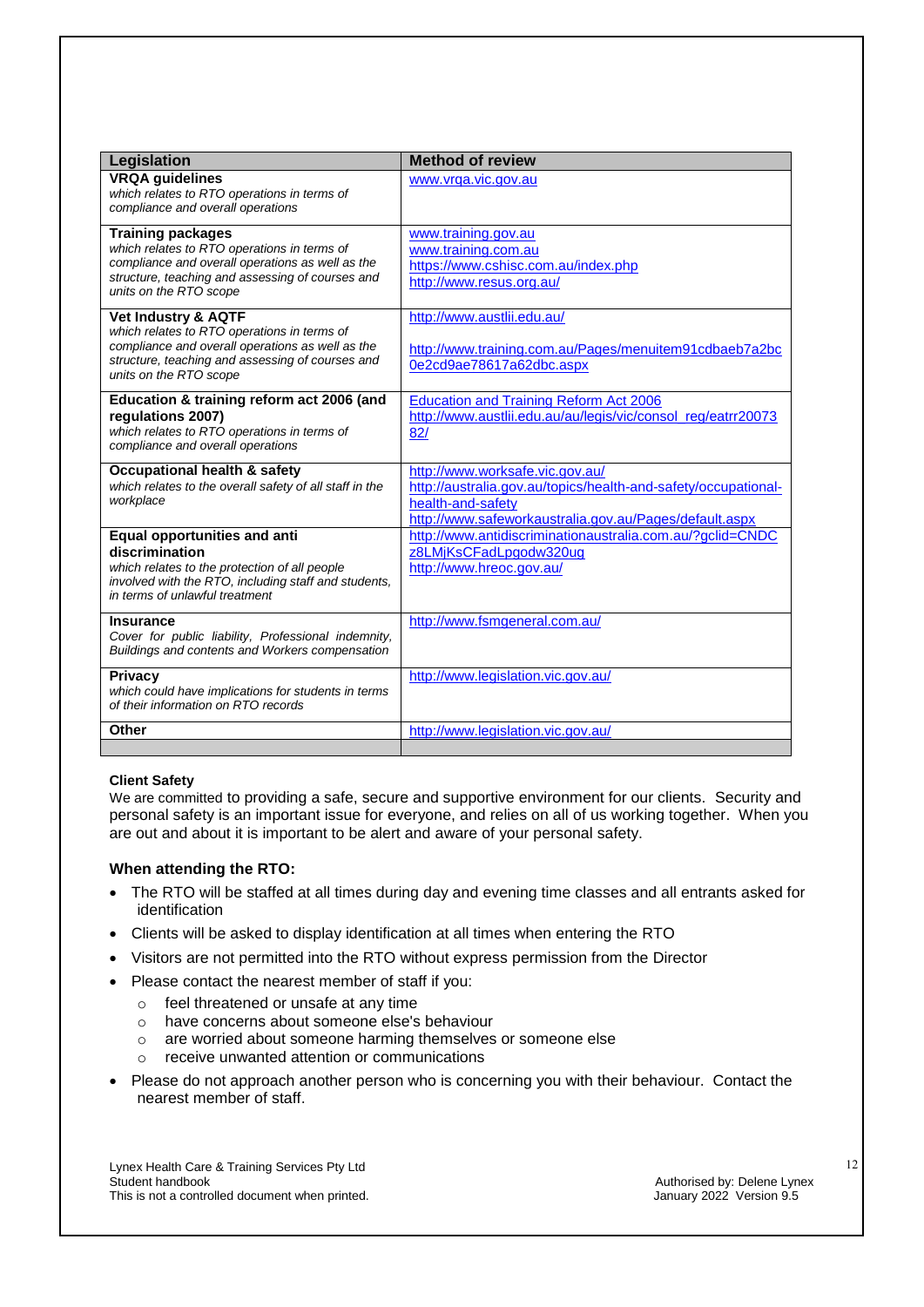#### **Attending evening or weekend classes (General Advice)**

- Park your car in a well lit busy area and close to the building. Don't leave valuables visible in your car. Lock all doors and close all windows on leaving your car. Consider installing an immobiliser.
- Look outside before you exit the building. Check your car if you notice anyone hanging around, contact a member of staff or the police.
- Carry your keys in your hand for quick access to your vehicle.
- Pay attention to your surroundings. Look around! If things don't look right, go back inside the building and contact a member of staff or call the police.
- Always make sure there is someone else in the building that you know (staff, clients)
- Walk confidently with a purpose, and at a steady pace.
- Know the telephone numbers of the RTO and the Police.
- A mobile telephone may help you feel more secure.
- Create a buddy system for walking to parking lots

For further information on public safety and advice on how to make your time at Lynex Health Care & Training Services Pty Ltd as enjoyable and safe as possible please refer to Victorian Police Community safety website:

[http://www.police.vic.gov.au/content.asp?a=internetBridgingPage&Media\\_ID=57109](http://www.police.vic.gov.au/content.asp?a=internetBridgingPage&Media_ID=57109)

In an emergency you can contact the Police, Fire Brigade and Ambulance by dialing 000. The operator will ask for your name and address and other details of the emergency situation. This call is free of charge but should be used only in an emergency.

If you feel unsafe or threatened at any time, have anything stolen, or are assaulted, you can contact the Police for help and to report the incident.

If you require non-urgent advice or information or need to report a non-urgent matter, like lost property, you should attend or call the local Police Station.

#### **Important information about safety after dark Specific Advice for Clients of Lynex Health Care & Training Services Pty Ltd**

Any courses/units that are delivered after 5.00 pm will conclude no later than 9.30 pm and will only be arranged under special circumstances (in order to meet student and employer needs).

In the case of a course/unit completing after dark on any day Lynex Health Care & Training Services Pty Ltd provides safety measures for students. These measures are:

Ensure student's mobile telephones are in working order,

Ensure student's car's start and they leave the premises safely or that they are collected from the premises by an authorised person,

Flood lighting at premises,

Undercover seating area is available for students should they be waiting to be picked up to ensure they are safe,

The Director stays with all students until they leave the premises safely.

#### **Attendance**

RTO staff will record client attendance at each session and this will be recorded in accordance with RTO policy and procedure. Clients must attend all scheduled classes at the times indicated if they have enrolled for face to face training. Lynex Health Care & Training Services Pty Ltd recognises that sometimes clients may be unable to attend due to unforeseen circumstances. If for any reason a client is unable to attend all of part of a planned session they are to contact the Director on (03) 9704 1633.

Lynex Health Care & Training Services Pty Ltd will monitor client's attendance and provide appropriate support to ensure successful completion within the scheduled period.

Lynex Health Care & Training Services Pty Ltd This is not a controlled document when printed.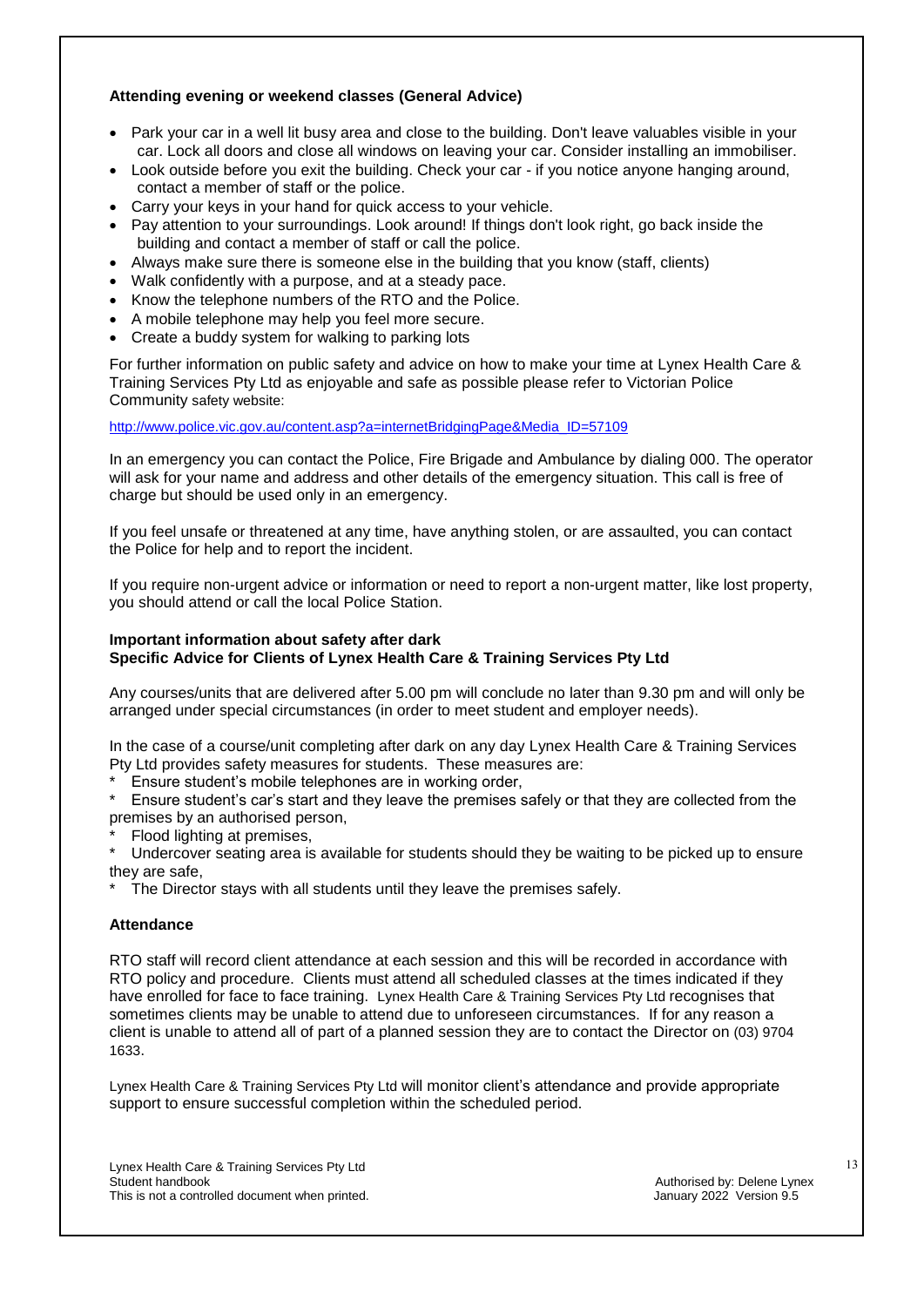#### **Equal Opportunities**

#### Refer to **Code of Conduct**, page 9

#### **Privacy**

The RTO will treat all client personal information confidentially and will not disclose any details to a third party without the client's prior written consent except when required to provide details under its commitment to provide details to the regulatory body, Skills Victoria or by Law.

#### **Access to Records**

Clients may access their personal records free of charge at any time by contacting the Director on [Lynex@optusnet.com.au](mailto:Lynex@optusnet.com.au) . The Director will arrange an appointment within 5 working days to view the records and ask the client to bring confirmation of identity. Driver's license is best.

#### **Academic Misconduct**

Clients are also required to adhere to Lynex Health Care & Training Services Pty Ltd code of conduct. If a client is found to have acted in a way that Lynex Health Care & Training Services Pty Ltd deems to be misconduct, it may impact their successful completion of the course.

As outlined in the Code of Conduct clients are expected to approach learning and assessment activities in an ethical manner. At Lynex Health Care & Training Services Pty Ltd our clients almost always conduct themselves with integrity and do not engage in plagiarism or cheating. Plagiarism and cheating can occur over confusion about what the definitions of each actually are. The following information is intended to provide guidance.

#### **Cheating and plagiarism**

Cheating is the use of any means to gain an unfair advantage during the assessment process. Cheating may be (but not limited too) copying a friends answers, using mobile phones or other electronic devices during closed book assessments, bringing in and referring to pre prepared written answers in a closed book assessment and referring to texts during closed book assessments amongst others.

Cheating in any form during assessments will result in the client's assessment submission being invalidated.

Plagiarism is the wrongful close imitation, or copying and publication, of another person's language, thoughts, ideas, or expressions, and the representation of them as one's own work. This includes copying all or pieces of another clients work and representing it as your own. Plagiarism will also lead to the client's submission being invalidated.

If clients are including other people's work in submissions eg passages from books or websites, then reference should be made to the source.

For further information on what constitutes plagiarism please refer to: [http://www.plagiarism.org/.](http://www.plagiarism.org/)

Submitting plagiarised work during assessments will result in the client's assessment submission being invalidated.

Cheating and or plagiarism during assessments will be treated as a breach of the Code of Conduct and is deemed to be 'Academic Misconduct' and may lead to the client being removed from the course. No refund is available to the client in such circumstances.

All clients have access to the Code of conduct and Academic Misconduct Policy and Procedure. The Code of conduct is printed in this handbook and a copy of the Academic misconduct policy and procedure is available on request by contacting the Director at any time.

#### **Complaints and Appeals**

If client's have an issue with any aspect of their training course they should bring this to the attention of their trainer or another Lynex Health Care & Training Services Pty Ltd staff member. Lynex Health Care &

Lynex Health Care & Training Services Pty Ltd This is not a controlled document when printed.

Authorised by: Delene Lynex<br>January 2022 Version 9.5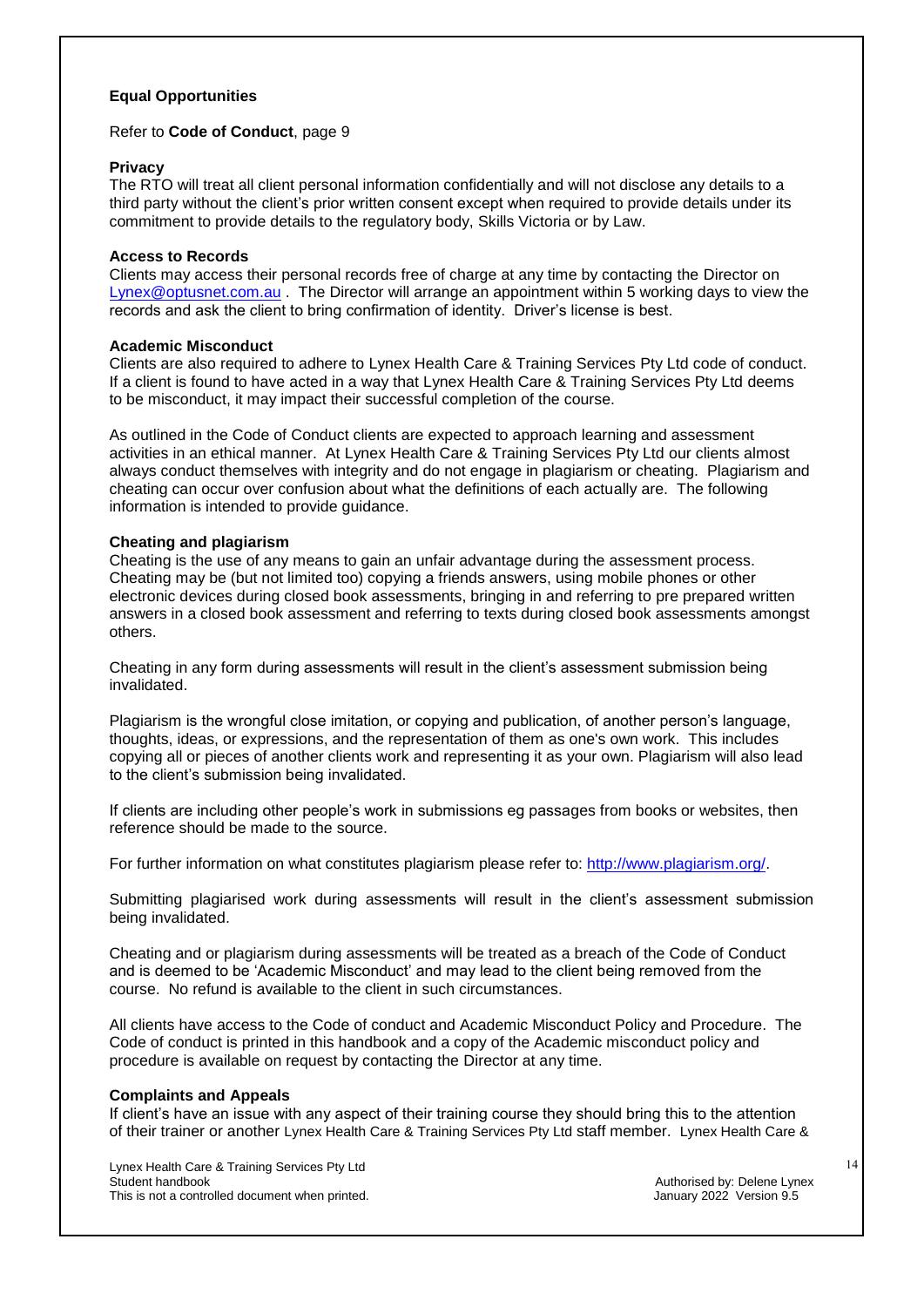Training Services Pty Ltd staff will attempt to resolve this in an informal manner to the client's satisfaction.

If the client is not satisfied with the outcome of the informal complaint they may lodge a formal complaint by completing the formal complaints and appeals form contained in appendix one of this handbook. This will be dealt with in accordance with the complaints and appeals policy, also located in appendix one of this handbook.

Clients have the right to appeal the outcome of a complaint or the outcome of assessment decisions if they are dissatisfied and feel they have been dealt with unfairly. This can be done by completing the complaints and appeals form located in appendix one of this handbook. The appeal will be dealt with in accordance with the complaints and appeals policy and procedure located in appendix one of this handbook.

If submitting a formal complaint or appeal form clients must provide reasons and supporting evidence justifying their grounds for the complaint or appeal.

If the client is still dissatisfied by the outcome of an internal appeal they have the right to the external complaints or appeals process.

The National Training Complaints Hotline is an independent body that students can contact in the event that they cannot resolve issues with a Registered Training Organisation. They can be contacted on **133873**

Client\s should refer to the Complaints and appeals policy and procedure (Appendix 1) for the specific procedures involved.

If you require further information or clarification of the content in this handbook you can do so by contacting:

#### **Further information**

Delene Lynex **Director** Lynex Health Care & Training Services Pty Ltd 75 Prospect Hill Road Narre Warren 3805 Ph: (03) 9704 1633

E-mail: [Lynex@optusnet.com.au](mailto:Lynex@optusnet.com.au)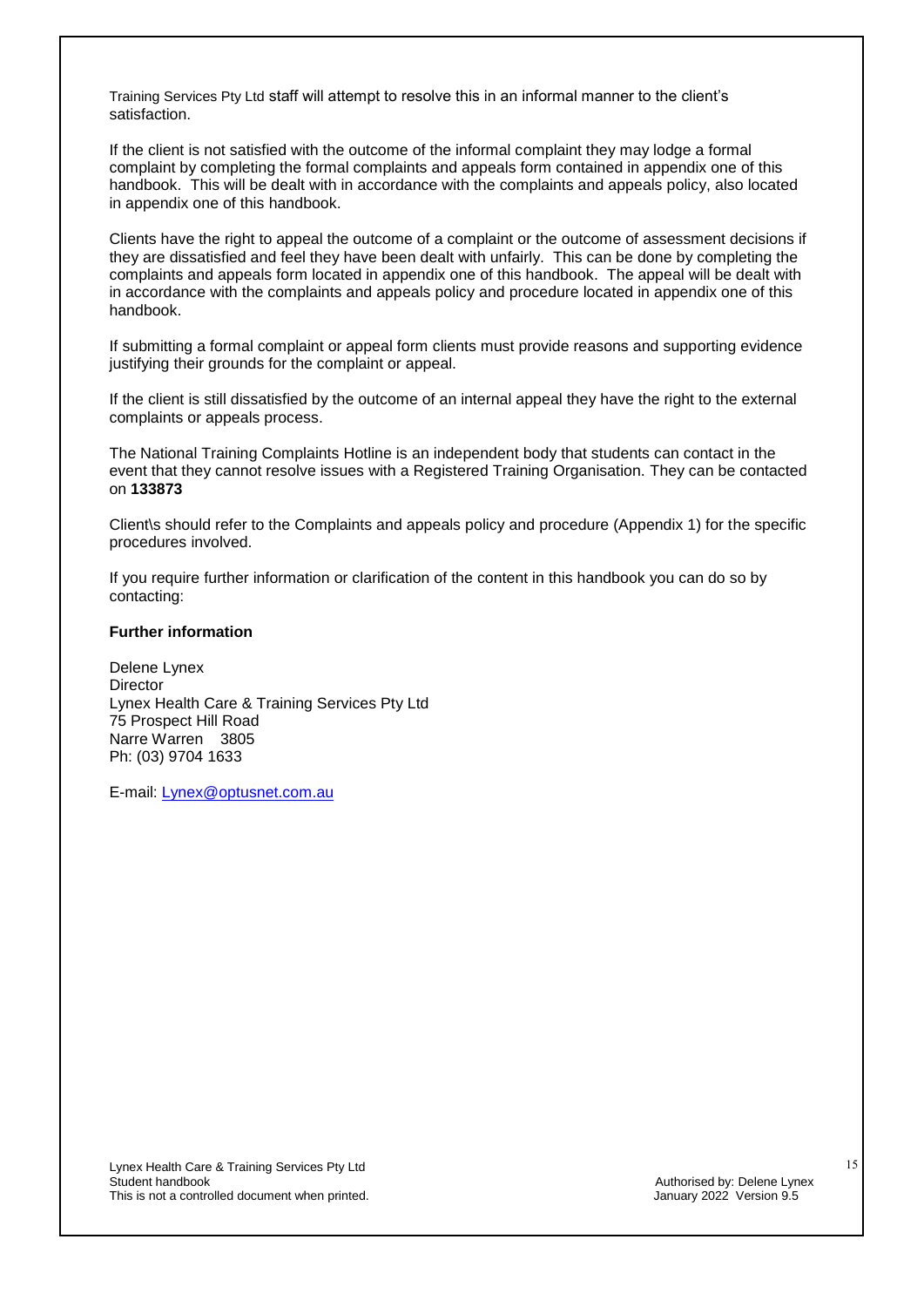## **22300VIC Course in First Aid Management of Anaphylaxis**

#### **Description**

Graduates of the Course in First Aid Management of Anaphylaxis will be able to assist a person suffering an anaphylactic reaction, until the arrival of medical assistance.

This course is aimed at clients wishing work in any industry or the general community who wish to gain first aid skills for their workplace or personal benefit. This course is of particular interest to those people working in childcare and primary or secondary schools.

#### **Duration**

This course is delivered over 4 hours in total. This includes all training and assessment activities

#### **Delivery Modes**

Face to Face (Training room/workplace)

#### **Entry Requirements and Pre-requisites**

It is recommended that participants have literacy and numeracy competencies equivalent to the Australian Core Skills Framework Level 2.

#### **Pathway information**

#### **Training Pathway**

On successful completion of this course students may wish to consider progressing to further training in First Aid.

#### **Employment Pathway**

This qualification may assist students in gaining employment in the following sectors: Childcare Primary or Secondary School System

#### **Assessments**

Assessment 1 – Written Assessment Assessment 2 - Observation of Practical Skills

#### **Location**

Foundation Learning Centre 1 Malcolm Ct, Narre Warren VIC 3805 OR Workplace

#### **Course Start Dates**

Lynex Health Care & Training Services Pty Ltd offer courses throughout the year to suit clients' requests.

#### **Course fee**

\$55.00 inclusive of all materials, training and assessment

#### **Further Information**

Contact the Director on (03) 9704 1633 or e-mail **Lynex** @optusnet.com.au or refer to the following website for further information: [www.lynexfirstaidcourses.com.au](http://www.lynexfirstaidcourses.com.au/)

Lynex Health Care & Training Services Pty Ltd This is not a controlled document when printed.

Authorised by: Delene Lynex<br>January 2022 Version 9.5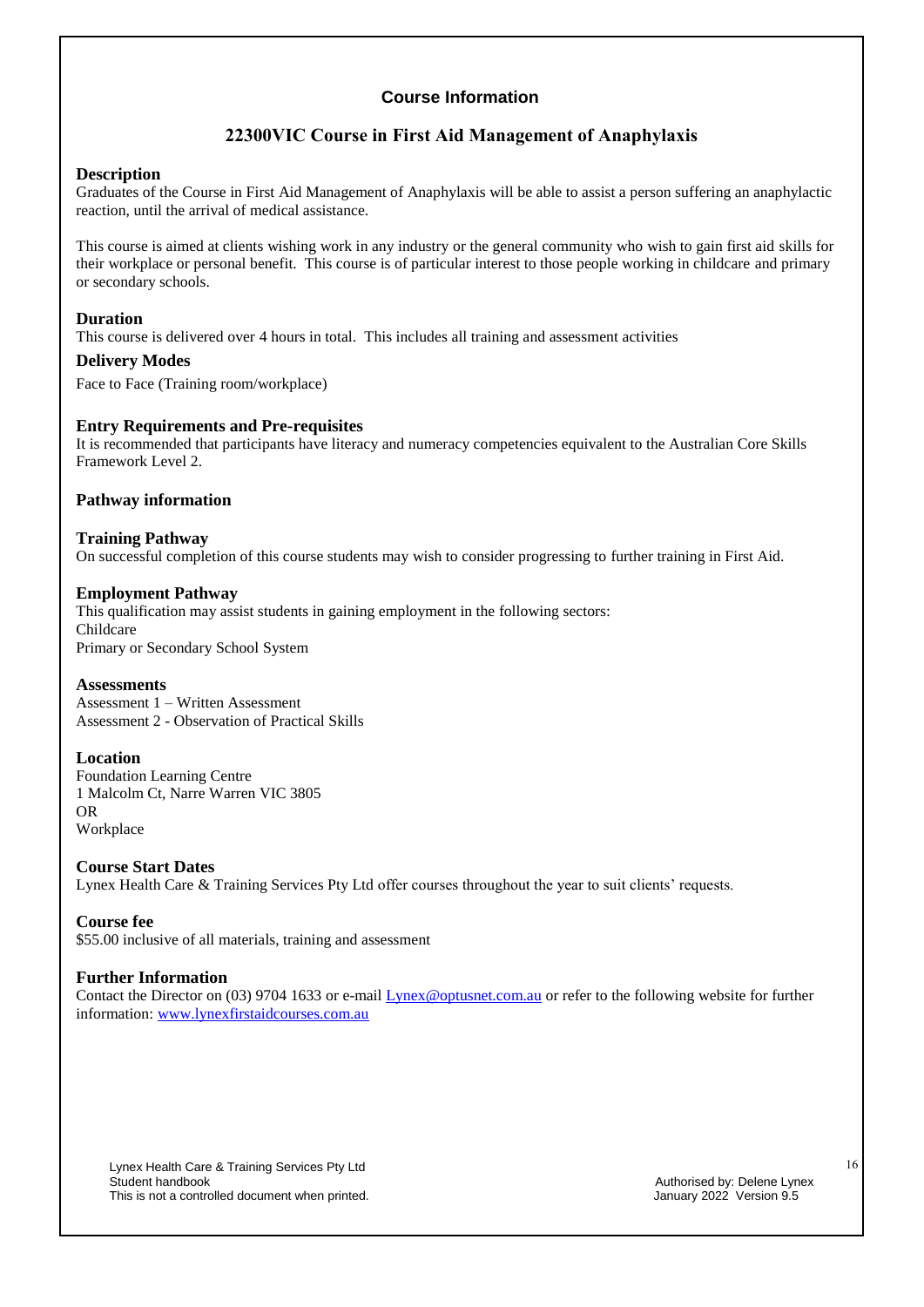## **HLTAID009 Provide Cardiopulmonary Resuscitation**

### **Description**

Clients will learn the following elements as per the unit of competency:

- Respond to signs of an unconscious casualty
- Perform CPR
- Communicate details of the incident

Upon successful completion of this unit of competency clients will be able to demonstrate the skills and knowledge required to perform Cardiopulmonary Resuscitation (CPR) in line with the Australian Resuscitation Council (ARC) Guidelines.

#### **Duration**

This course is delivered over 4 hours. This includes all training and assessment.

### **Delivery Modes**

Face to Face (Training room/workplace) Blended- Self-paced (Theory only) and Face-to-Face (Practical)

#### **Entry Requirements and Pre-requisites**

There is no vocational experience or prior qualifications required to enter this course. Clients must possess basic Language Literacy and Numeracy skills.

### **Pathway information**

#### **Training Pathway**

On successful completion of this course students may wish to consider progressing to further training in First Aid.

#### **Employment Pathway**

This qualification may assist students in gaining employment in the following sectors: Childcare, Primary or Secondary School System, Aged Care, Industrial Workplaces

#### **Assessments**

Assessment 1 – Written (Knowledge) Assessment 2-Practical demonstration (Skills)

#### **Location**

Foundation Learning Centre 1 Malcolm Ct, Narre Warren VIC 3805 OR Workplace

#### **Course Start Dates**

Lynex Health Care & Training Services Pty Ltd offer courses throughout the year to suit clients' requests.

#### **Course fee**

\$55.00 inclusive of all materials, training and assessment

#### **Further Information**

Contact the Director on (03) 9704 1633 or e-mail [Lynex@optusnet.com.au](mailto:Lynex@optusnet.com.au) or refer to the following website for further information: [www.lynexfirstaidcourses.com.au](http://www.lynexfirstaidcourses.com.au/)

Lynex Health Care & Training Services Pty Ltd This is not a controlled document when printed.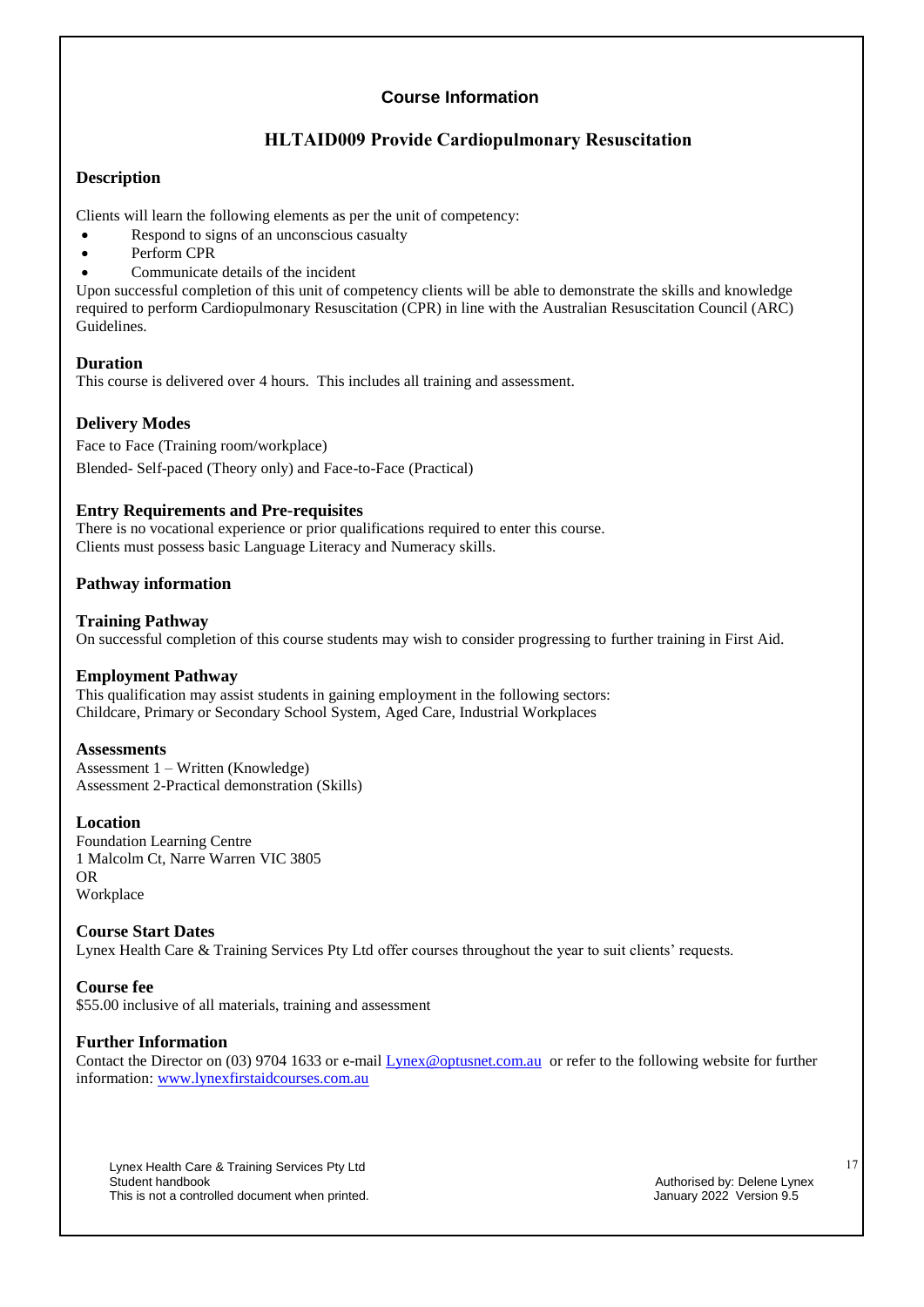## **HLTAID011 Provide First Aid**

#### **Description**

This unit of competency develops the skills and knowledge required to provide first aid response, life support, management of casualty(s), the incident and other first aiders, until the arrival of medical or other assistance.

This course is aimed at clients wishing work in any industry or the general community who wish to gain first aid skills for their workplace or personal benefit. This course is of particular interest to those people working in childcare, primary or secondary schools, aged care and industrial workplaces.

#### **Duration**

This course is delivered over 2 days of 8 hours totaling 16 hours. This includes all training and assessment activities.

#### **Delivery Modes**

Face to Face (Training room/workplace) Blended- Self-paced (Theory only) and Face-to-Face (Practical)

#### **Entry Requirements and Pre-requisites**

While there are no specific entry requirements for this course, clients should possess basic language, literacy and numeracy skills.

#### **Training Pathway**

On successful completion of this course students may wish to consider progressing to further training in First Aid.

#### **Employment Pathway**

This qualification may assist students in gaining employment in the following sectors: Childcare Primary or Secondary School System Aged Care Industrial Workplaces

#### **Assessments**

Assessment 1 – Written Assessment Assessment 2 - Observation of Practical Skills

#### **Location**

Foundation Learning Centre 1 Malcolm Ct, Narre Warren VIC 3805 OR Workplace

#### **Course Start Dates**

Lynex Health Care & Training Services Pty Ltd offer courses throughout the year to suit clients' requests.

#### **Course fee**

\$150.00 inclusive of all materials, training and assessment

#### **Further Information**

Contact the Director on (03) 9704 1633 or e-mail [Lynex@optusnet.com.au](mailto:Lynex@optusnet.com.au) or refer to the following website for further information: [www.lynexfirstaidcourses.com.au](http://www.lynexfirstaidcourses.com.au/)

Lynex Health Care & Training Services Pty Ltd This is not a controlled document when printed.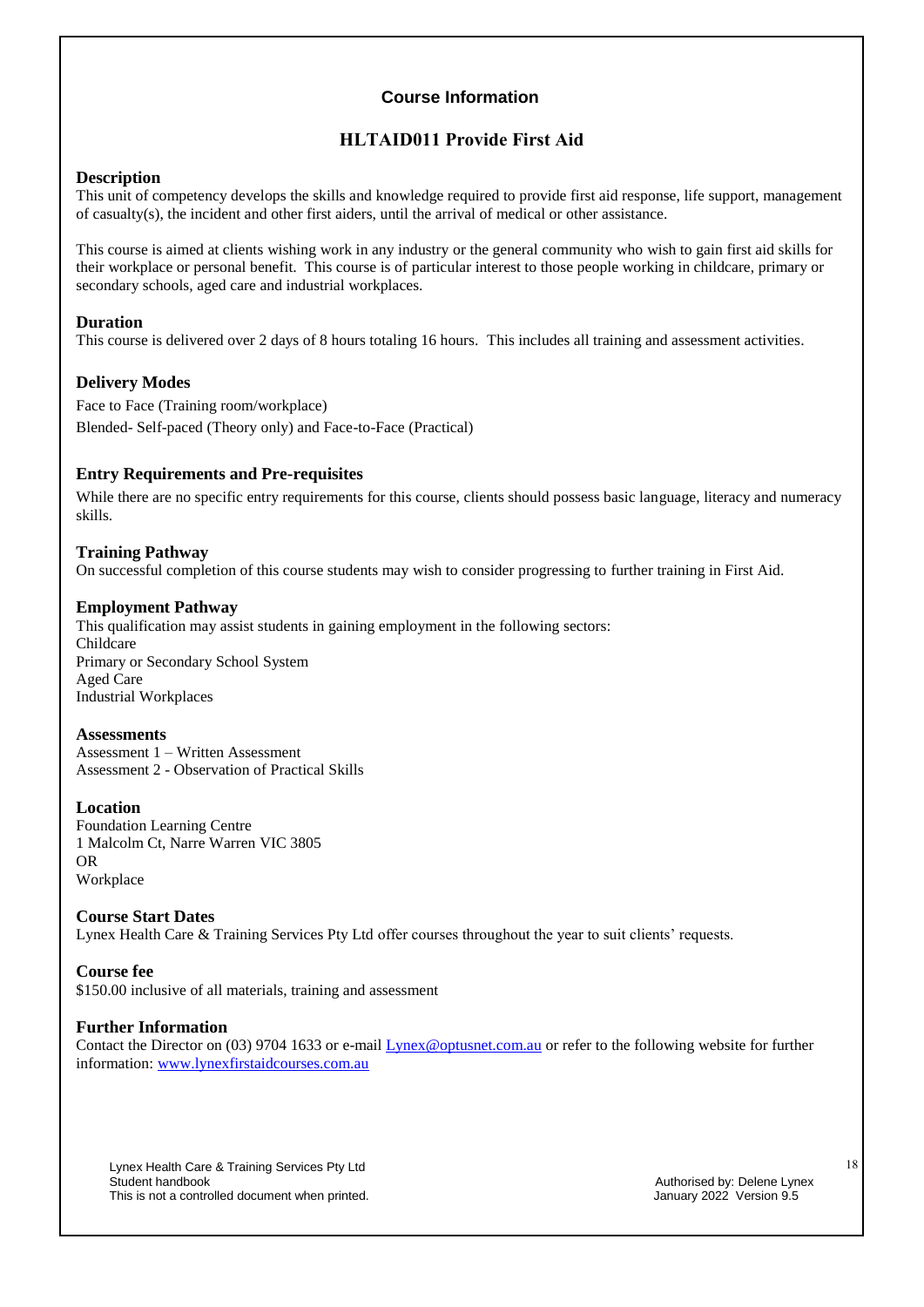## **HLTAID012 Provide First Aid in an Education and Care Setting**

#### **Description**

This unit of competency develops the skills and knowledge required to provide first aid response, life support, management of casualty(s), the incident and other first aiders, until the arrival of medical or other assistance.

This course is aimed at clients wishing work in any industry or the general community who wish to gain first aid skills for their workplace or personal benefit. This course is of particular interest to those people working in childcare, primary or secondary schools, aged care and industrial workplaces.

#### **Duration**

This course is delivered over 2 days of 8 hours totaling 16 hours. This includes all training and assessment activities.

#### **Delivery Modes**

Face to Face (Training room/workplace) Blended- Self-paced (Theory only) and Face-to-Face (Practical)

#### **Entry Requirements and Pre-requisites**

While there are no specific entry requirements for this course, clients should possess basic language, literacy and numeracy skills.

### **Pathway information**

#### **Training Pathway**

On successful completion of this course students may wish to consider progressing to further training in First Aid.

#### **Employment Pathway**

This qualification may assist students in gaining employment in the following sectors: Childcare Primary or Secondary School System Education setting

#### **Assessments**

Assessment 1 – Written Assessment Assessment 2 - Observation of Practical Skills

#### **Location**

Foundation Learning Centre 1 Malcolm Ct, Narre Warren VIC 3805 OR Workplace

#### **Course Start Dates**

Lynex Health Care & Training Services Pty Ltd offer courses throughout the year to suit clients' requests.

#### **Course fee**

\$150.00 inclusive of all materials, training and assessment

#### **Further Information**

Contact the Director on (03) 9704 1633 or e-mail [Lynex@optusnet.com.au](mailto:Lynex@optusnet.com.au) or refer to the following website for further information: [www.lynexfirstaidcourses.com.au](http://www.lynexfirstaidcourses.com.au/)

Lynex Health Care & Training Services Pty Ltd This is not a controlled document when printed.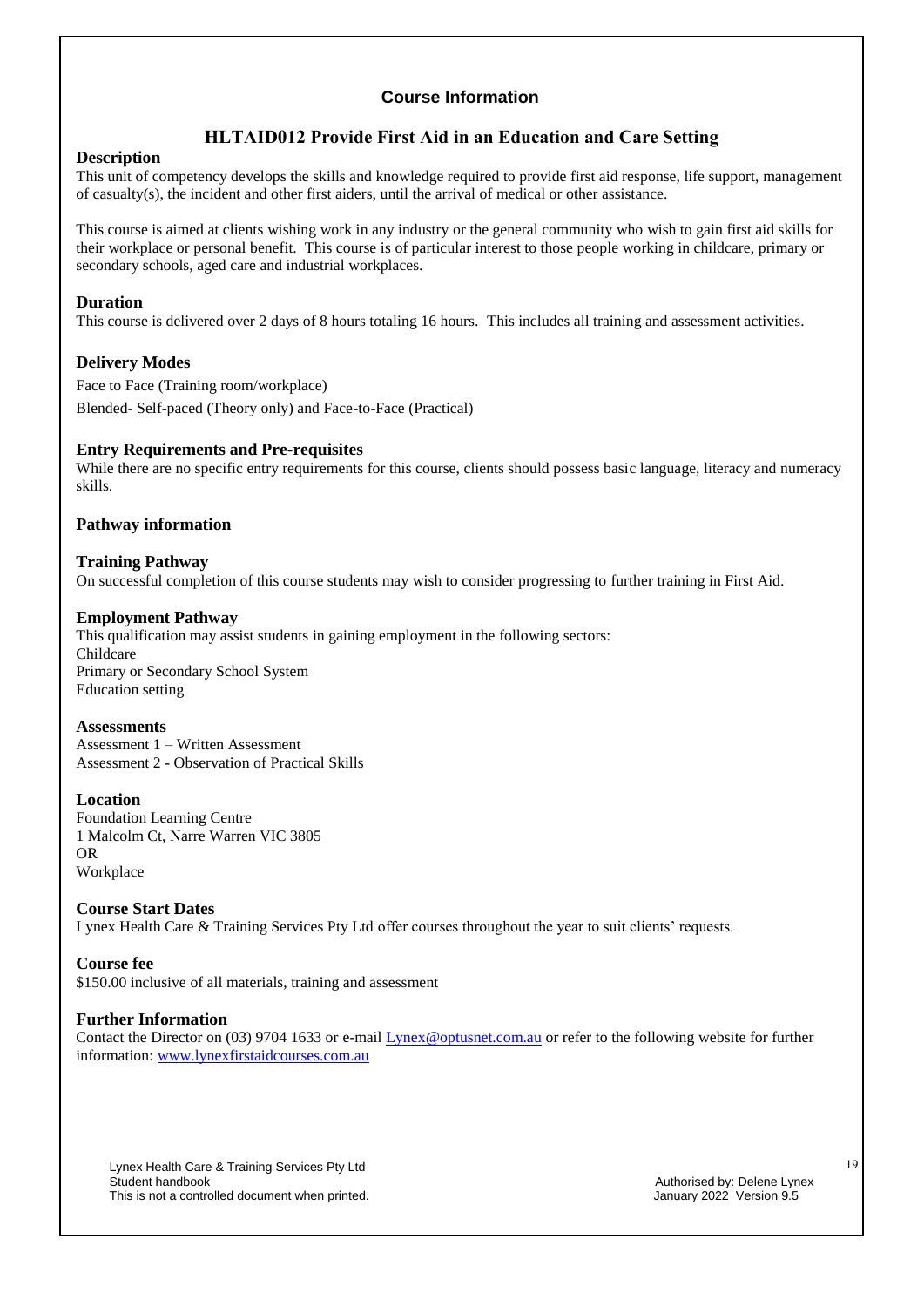## **Appendix 1**

## **Complaints & Appeals Policy & Procedure**

## **Policy**

- 1.1 If a client has a complaint that they wish to raise with Lynex Health Care & Training Services Pty Ltd they are encouraged to do so through the Complaints and Appeals procedure. Clients are also encouraged to appeal any Lynex Health Care & Training Services Pty Ltd decision if they feel they have grounds via the Appeals process as per this policy. This includes assessment and RPL decisions.
- 1.2 Clients may lodge informal and formal complaints. Clients may also access the RTO (internal) and the external appeals process.
- 1.3 Lynex Health Care & Training Services Pty Ltd has a procedure for informal/formal complaints and internal and external appeals processing/ handling.
- 1.4 All complaints and appeals lodged which result in favour of the student will also be used for continuous improvement purposes.
- 1.5 The Director is responsible for implementing this policy and reviewing its effectiveness in compliance with regulatory guidelines.
- 1.6 This policy will be implemented in compliance with the requirements of AQTF Essential conditions and standards for continuing registration elements 1.1, 2.2, 2.7 and 3.2.
- 1.7 The following procedure outlines how clients will have their complaints and appeals processed.

## **Procedure**

#### **2 Informal process - General complaints**

- 2.1 Clients are encouraged to approach any member of Lynex Health Care & Training Services Pty Ltd staff and make an informal complaint about any issue relating to their training.
- 2.2 Where possible staff members may utilise advice, discussions, and general mediation in relation to the issue / complaint. Staff members should try and resolve the issue informally.
- 2.3 Any staff member can be involved in this informal process to resolve issues.
- 2.4 Staff members should refer clients to the Director if they feel they cannot or it is not appropriate for them to try and resolve the complaint/ issue.
- 2.5 Staff may ask the client to come back at an arranged time if further investigation is required.
- 2.6 The outcome of the investigation should be communicated to the client within an agreed timescale.
- 2.7 If the complaint is against the Director, another member of staff should be approached and deal with the complaint.
- 2.8 Clients who are not satisfied with the outcome of the informal process should be encouraged to lodge a formal complaint.
- 2.9 All staff members should log informal complaints and outcomes in the complaints & appeals register for continuous improvement purposes.

#### **3 Formal process** - **General Complaints**

- 3.1 The client will incur no cost to themselves during the complaints and appeals process unless they seek external representation.
- 3.2 Clients should lodge formal complaints using the Complaints & Appeals form located in appendix one of this handbook.

Lynex Health Care & Training Services Pty Ltd This is not a controlled document when printed.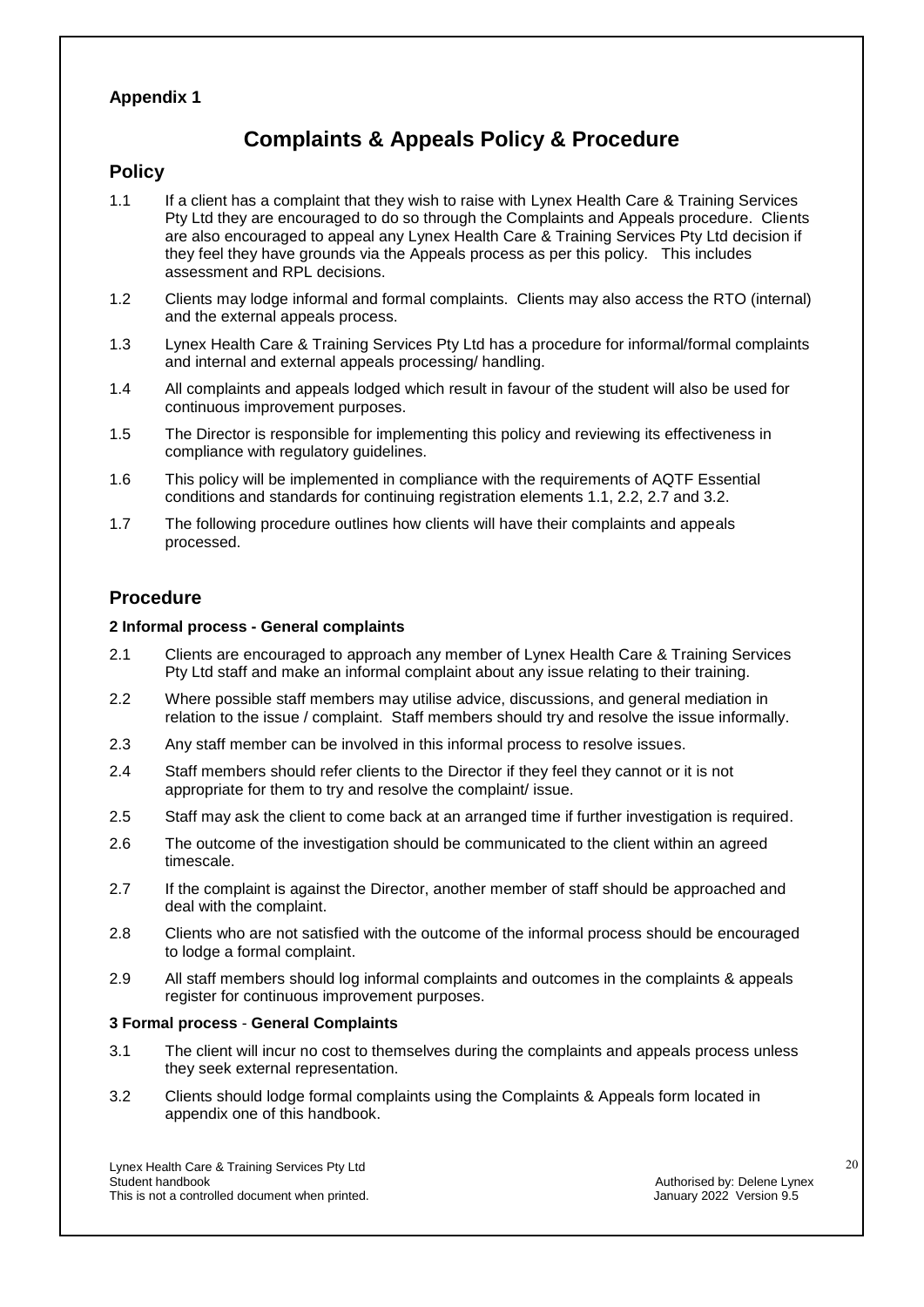- 3.3 Clients should complete the Complaints & Appeals form (with assistance from the Director if required).
- 3.4 Complaints & Appeals forms are to be submitted to: The Director, Lynex Health Care & Training Services Pty Ltd, 75 Prospect Hill Road, Narre Warren, 3805 or [lynex@optusnet.com.au](mailto:lynex@optusnet.com.au) .
- 3.5 If the complaint is against the Director another member of staff should be approached and deal with the complaint. Refer to the client handbook for contact details.
- 3.6 The RTO will process the complaint/ appeal within 10 working days of lodgement.
- 3.7 Lynex Health Care & Training Services Pty Ltd seeks to resolve complaints to clients' satisfaction through ensuring the client has the opportunity to present their case and careful consideration of the evidence. A fair open minded approach along with negotiation and mediation is employed to achieve results.
- 3.8 The Director will investigate the complaint and liaise with appropriate staff if necessary to ensure all the facts are considered prior to making any decision.
- 3.9 The Director may delegate the handling of the complaint to an appropriate staff member if appropriate.
- 3.10 The Director may arrange a meeting with the client during the investigation process if appropriate.
- 3.11 Clients' have the right to seek advice from and be represented by external parties at any time during the complaints and appeals process. The cost of this will be borne by the client.
- 3.12 The Director will notify the client in writing of Lynex Health Care & Training Services Pty Ltd decision within 3 working days of the decision being made.
- 3.13 Clients will also be notified of their right to appeal any decision within 20 working days if they are not satisfied with the outcome of the process.
- 3.14 All formal complaints and outcomes are to be recorded in the Complaints and Appeals Register.
- 3.15 If a client's complaint is substantiated through this process the Director will take immediate corrective action.
- 3.16 All relevant documentation relating to the complaint must be stored in the clients file.
- 3.17 If a client is dissatisfied with Lynex Health Care & Training Services Pty Ltd decision regarding the complaint the have the right to appeal the decision via Lynex Health Care & Training Services Pty Ltd Appeals Policy. The procedure is outlined below.

#### **4 Internal appeals process – General appeals**

- 4.1 If clients are not satisfied with Lynex Health Care & Training Services Pty Ltd decisions they may ask Lynex Health Care & Training Services Pty Ltd to reconsider the decision by lodging an appeal.
- 4.2 Appeals may be made in relation to the following areas:
	- The outcome of a formal complaint
	- The outcome of action being brought against the client for breaching the code of conduct
- 4.3 Clients must have reasonable grounds for an appeal and include all supporting evidence with the Complaints & Appeals form.
- 4.4 The appeals process will commence within 10 working days of lodgement.
- 4.5 The Director can assist clients with completing the Complaints and Appeal form if requested.

Lynex Health Care & Training Services Pty Ltd This is not a controlled document when printed.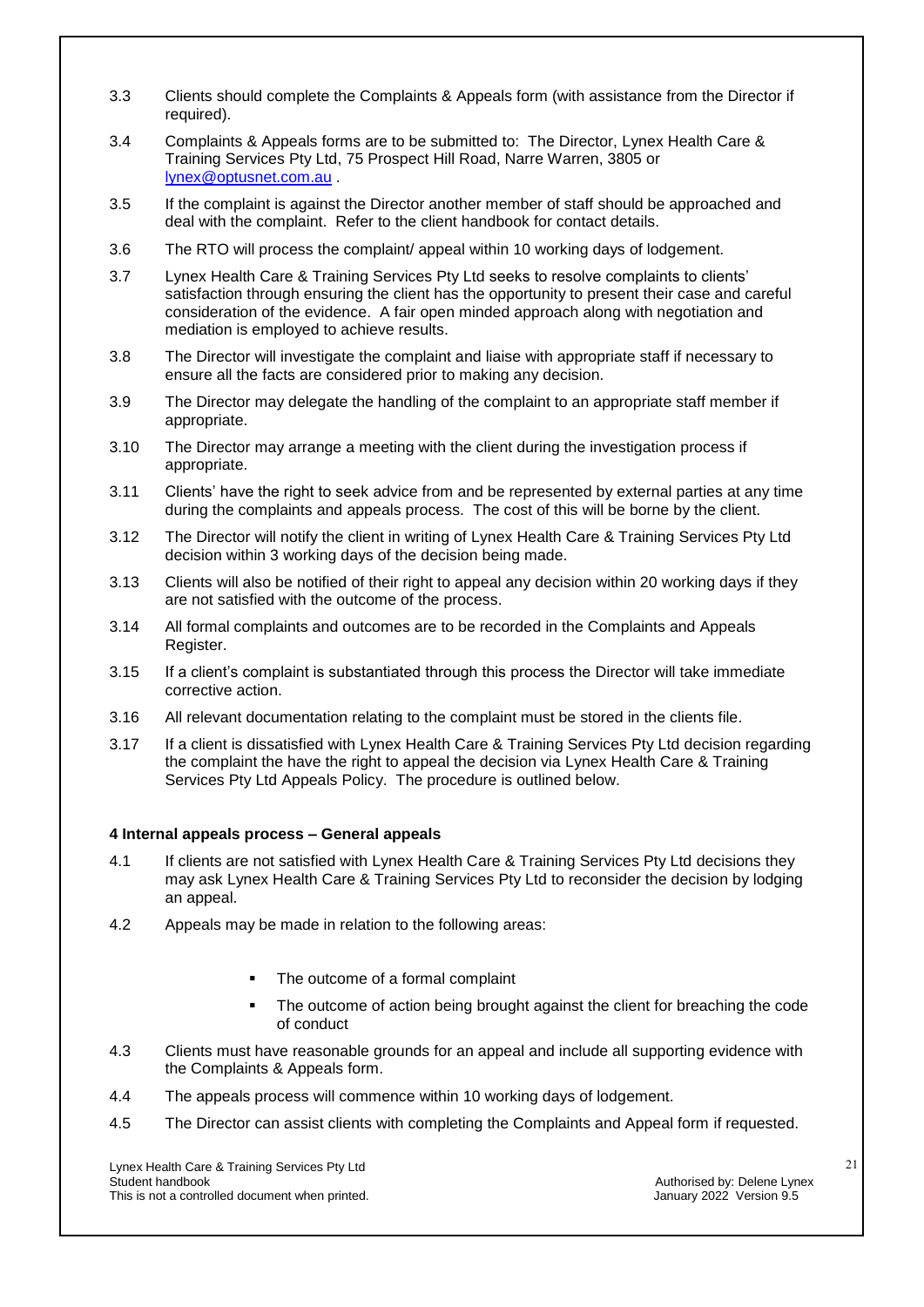- 4.6 The Director is not able to assist clients in establishing if the have reasonable grounds for an appeal.
- 4.7 If the appeal is in relation to the Director and or her decisions another member of staff will deal with the process.
- 4.8 Clients must lodge an appeal within 20 working days of being notified by Lynex Health Care & Training Services Pty Ltd of any decision they wish to appeal.
- 4.9 Clients may be accompanied by a representative at any meetings during the appeals process.
- 4.10 On receiving a Complaints and Appeals form Lynex Health Care & Training Services Pty Ltd will arrange a time and venue for a meeting to take place and inform the client in writing.
- 4.11 The meeting shall be attended by the clients and representative (if requested), Director and one other appropriate member of staff.
- 4.12 During the meeting clients will have the opportunity to present their evidence and the RTO will make a decision based on all evidence supplied to date.
- 4.13 At the completion of the internal appeals meeting a written statement of the outcome including reasons and details for the decision will be discussed with the complainant and signed by the complainant and the Director.
- 4.14 The outcome will either be in favour of Lynex Health Care & Training Services Pty Ltd or the client.
- 4.15 If the outcome is in favour of the client the Director will immediately commence corrective action.
- 4.16 Clients will be sent written notification of the outcome within two working days of the meeting taking place. This will include the outcome including reasons for the decision.
- 4.17 This written notification will also inform the clients that they have the right to access Lynex Health Care & Training Services Pty Ltd External Appeal process (if appropriate) and how they go about doing this.
- 4.18 The complaints and appeals register will be updated.
- 4.19 All evidence will be placed in the clients file.
- 4.20 If clients are dissatisfied with the outcome of the internal appeals process they may access the external appeals process. Details of how to activate this process are contained in the policy and procedure.

#### **5 Internal appeals process – Assessments**

- 5.1 If a client feels they have been unfairly assessed or there are circumstances that impacted their performance they may appeal the assessment decision.
- 5.2 Clients should approach their assessor in this case outlining the reasons for their appeal.
- 5.3 If the assessor feels there is a reasonable ground for the appeal he/ she may decide to reassess the client.
- 5.4 The assessor should document this process along with the outcome in the complaints and appeals register. All supporting documentation should also be placed in the clients file.
- 5.5 If the assessor decides to refuse the client an opportunity for re-assessment, the client may lodge a formal appeal by submitting a complaints and appeal form. The client must provide reasons for the appeal along with any supporting evidence.
- 5.6 If the appeal is in relation to the Director's decision another member of staff will deal with the process.
- 5.7 If the Director or other staff member handling the process decides that the clients appeal be upheld the following will apply.

Lynex Health Care & Training Services Pty Ltd This is not a controlled document when printed.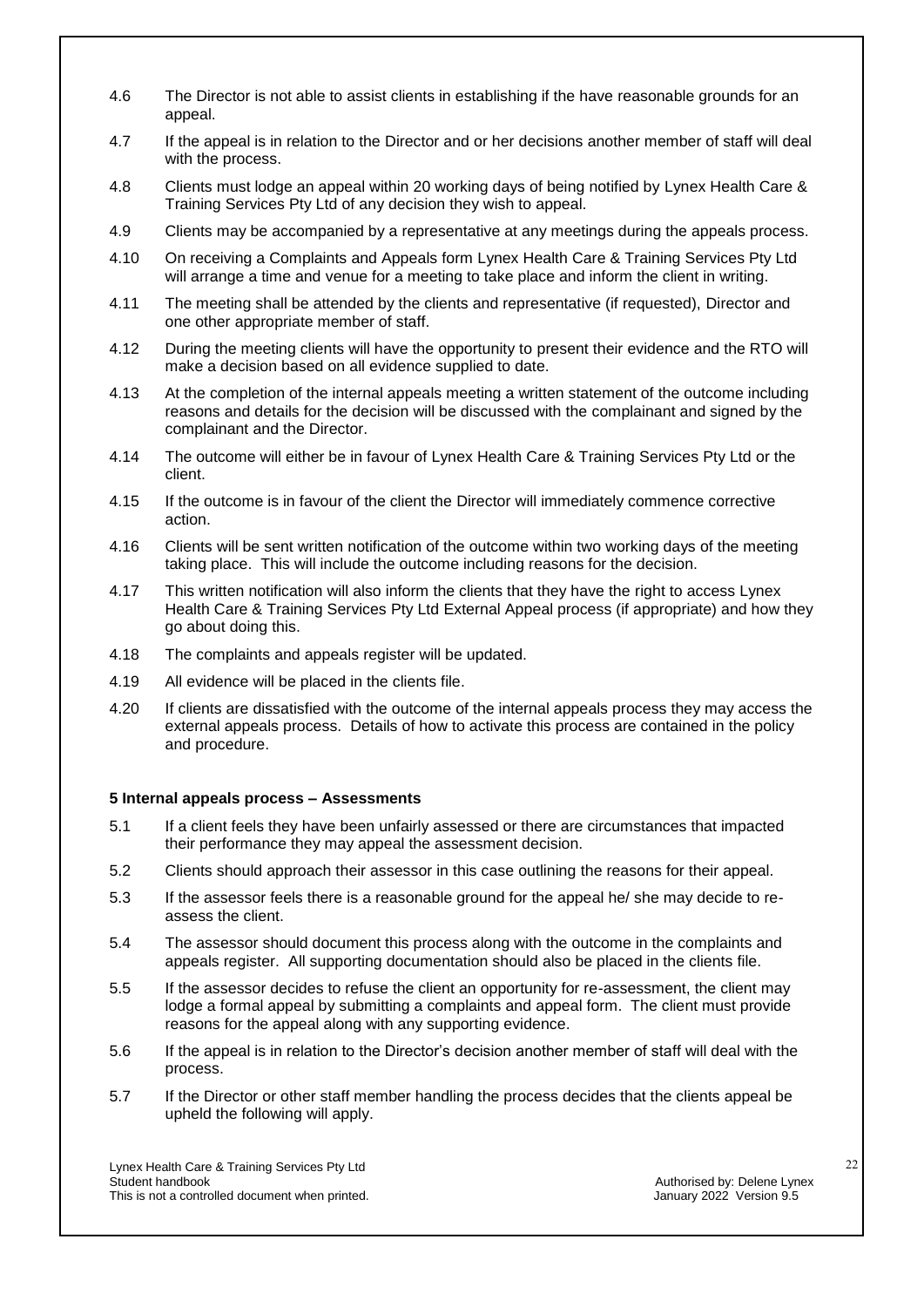- 5.8 The assessment in question will be marked by a different assessor and the outcome communicated to the client.
- 5.9 The assessor should document this process along with the outcome in the complaints and appeals register. All supporting documentation should also be placed in the clients file.
- 5.10 The client will receive the result according to the outcome of the appeal.
- 5.11 If the clients appeal is refused they will be sent written notification of the outcome within five working days of the meeting taking place. This will include the outcome including reasons and details for the decision. The letter will also inform the client of their right to access the external appeals process.
- 5.12 Clients can only appeal an assessment decision once.
- 5.13 If clients are dissatisfied with the outcome of the internal appeals process they may access the external appeals process. Details of how to activate this process are contained in this policy and procedure document.
- 5.14 Clients must inform the RTO in writing if they are accessing the external appeals process

#### **6 External appeals process**

- 6.1 External appeals may only be lodged if a client thinks Lynex Health Care & Training Services Pty Ltd has not followed the Complaints and Appeals policy and procedure. Should the client wish to proceed with an external appeals process, the Director will arrange a meeting of both parties together with a third-party in order to have the dispute mediated. The third party representative will be a registered mediator from the Institute of Arbitrators & Mediators Australia (IAMA) [www.iama.org.au](http://www.iama.org.au/)
- 6.2 All documentation will be placed in the clients file.
- 6.3 If the outcome of the external appeals process results in a decision favouring the client, Lynex Health Care & Training Services Pty Ltd will immediately implement any corrective action, decision or measures required as indicated in the written response provided by the external appeals body. The client will be advised as to the course of action taken by Lynex Health Care & Training Services Pty Ltd as per the third party representative advice.
- 6.4 The client will be contacted within 24 hours of receiving notification from the third party of the decision.
- 6.5 The client may access and receive the outcome of only one external appeals process.
- 6.6 All costs associated with the use of a registered mediator will be paid by Lynex Health Care & Training Services Pty Ltd.

#### **Further information**

Lynex Health Care & Training Services Pty Ltd Complaints and Appeals policy in no way effects the client's right to access consumer affairs legislation and legal representation.

The client also has the right to contact the VET regulator if they are dissatisfied with the complaints and appeals process and lodge a complaint against Lynex Health Care & Training Services Pty Ltd.

**Victorian Registration and Qualifications Authority**

Level 6, 35 Spring Street Melbourne Victoria 3000 Phone: 03 9537 2806 Fax: 93 9651 3266 Email: [vrqa@edumail.vic.gov.au](mailto:vrqa@edumail.vic.gov.au) Website: [www.vrqa.vic.gov.au](http://www.vrqa.vic.gov.au/)

Lynex Health Care & Training Services Pty Ltd This is not a controlled document when printed.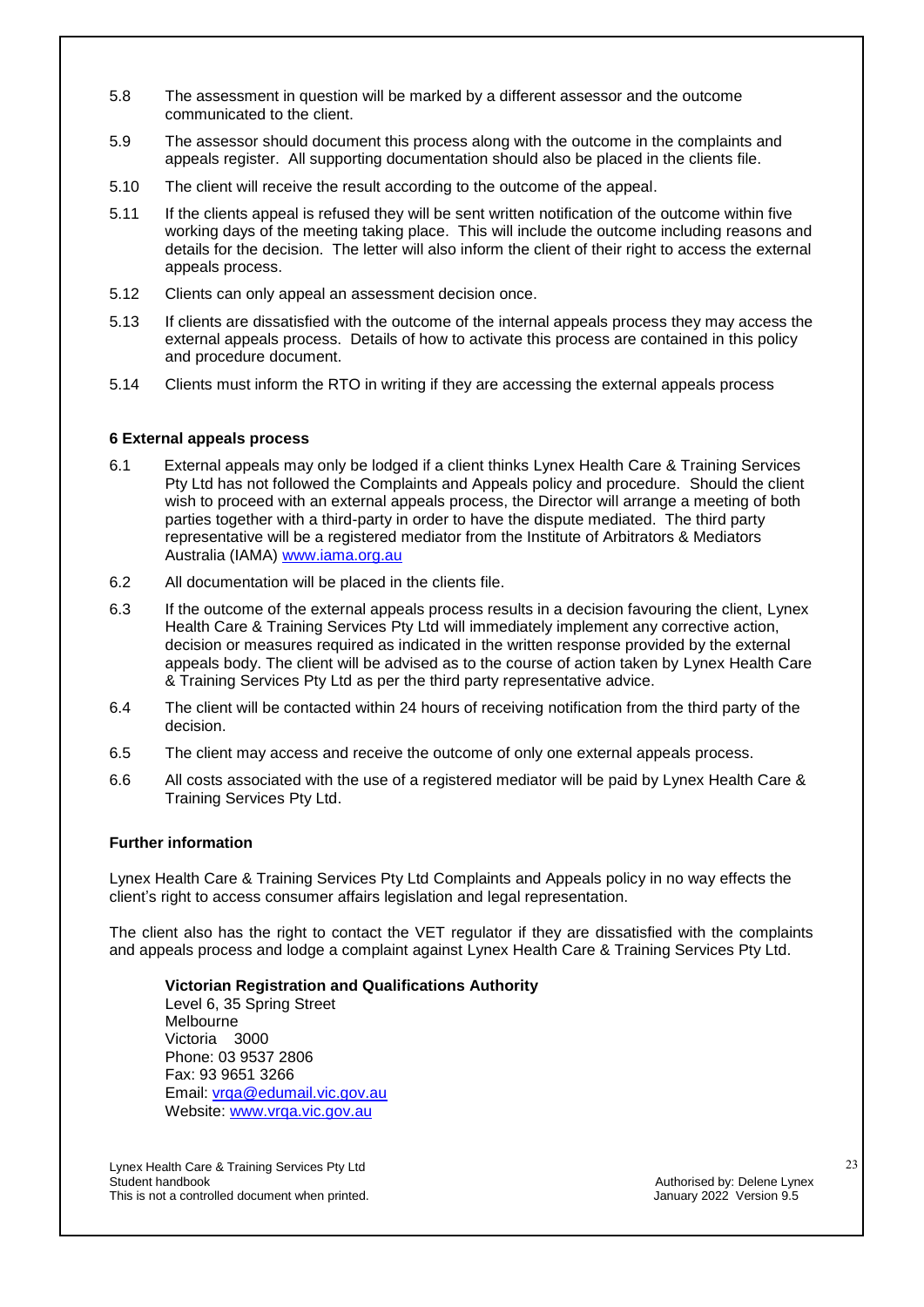#### **Documents to be employed in conjunction with this policy and procedure:**

Complaints and appeals form Complaints and appeals register Client files This policy is printed in the Student handbook.

#### **Appendix 2**

#### **Complaints and Appeals Form**

Clients who wish to submit a complaint or appeal can do so by completing this form. Outline the reasons for the complaint/ appeal and attach any supporting evidence.

Please indicate whether you are lodging a: **Complaint** □ **Appeal** □

#### **Client name:**

**Date:**

Provide an explanation of the reasons why you are complaining/ appealing. (please provide as much detail as possible including staff/ clients involved, places, timings, assessment/ course details and other relevant details if appropriate).

**Note.** Please attach all supporting evidence and submit this form to the Director, Lynex Health Care & Training Services Pty Ltd, 75 Prospect Hill Road, Narre Warren, 3805 or via e-mail: [Lynex@optusnet.com.au](mailto:Lynex@optusnet.com.au)

**Signed:**

Lynex Health Care & Training Services Pty Ltd This is not a controlled document when printed.

Authorised by: Delene Lynex<br>January 2022 Version 9.5